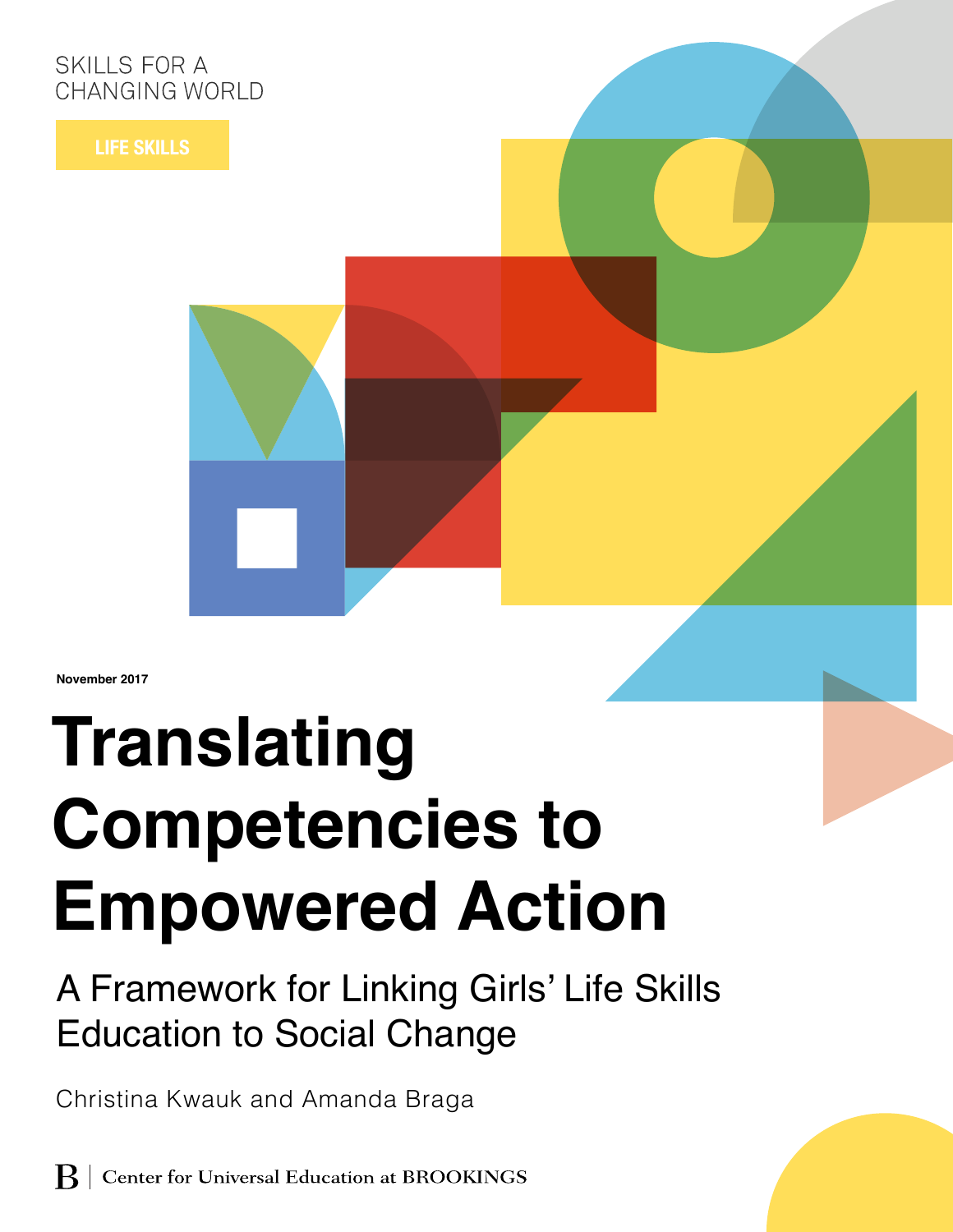**Christina Kwauk** is a post-doctoral fellow at the Center for Universal Education at Brookings **Amanda Braga** is a research analyst at the Center for Universal Education at Brookings

Skills for a Changing World is a project of the Center for Universal Education at Brookings and the LEGO Foundation that seeks to ensure all children have high-quality learning opportunities that build the breadth of skills needed to create a productive, healthy society in the face of changing social, technological, and economic demands.

#### **Acknowledgments**

The authors would like to thank Kendra Dupuy, research colleague at the Chr. Michelsen Institute, for an earlier collaboration on a literature review of girls' life skills education that sparked the ideas behind the framework developed in this paper. The authors would also like to thank Kendra Dupuy, Helyn Kim, Joyce Kinyanjui, Erin Murphy-Graham, Mary Otieno, Suman Sachdeva, Urvashi Sahni, and Dana Schmidt for their invaluable feedback on earlier drafts of this paper. This paper also benefited from the critical insights of those attending the workshop, Research gaps and opportunities in girls' life skills education, in support of Girls CHARGE on April 6, 2017. Alex Cheatham contributed valuable research assistance.

The Brookings Institution is a nonprofit organization devoted to independent research and policy solutions. Its mission is to conduct high-quality, independent research and, based on that research, to provide innovative, practical recommendations for policymakers and the public. The conclusions and recommendations of any Brookings publication are solely those of its author(s), and do not reflect the views of the Institution, its management, or its other scholars.

Brookings gratefully acknowledges the program support provided to the Center for Universal Education by the Government of Norway and the William and Flora Hewlett Foundation.

Brookings recognizes that the value it provides is in its absolute commitment to quality, independence, and impact. Activities supported by its donors reflect this commitment.

Access a digital version and a related animation at: <http://brook.gs/2z7Q7d5>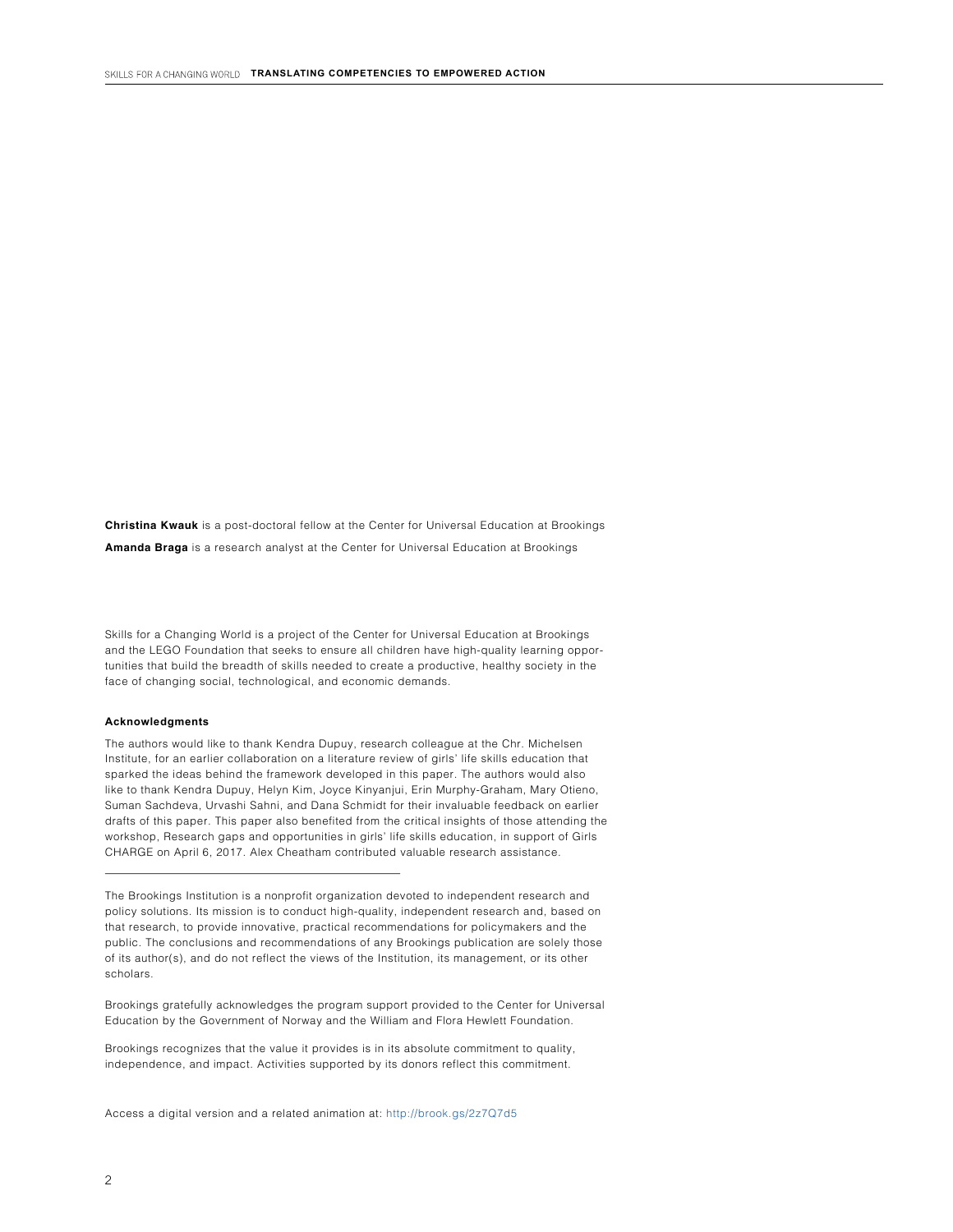

L

#### **Contents**

| Overview                                                                                                                  | $\overline{4}$ |
|---------------------------------------------------------------------------------------------------------------------------|----------------|
| Introduction                                                                                                              | 4              |
| Shortcomings in girls' life skills programming                                                                            | 6              |
| Key components and principles to a gender-transformative approach to girls' life skills education                         | 8              |
| Implications and next steps                                                                                               | 20             |
| Conclusions                                                                                                               | 22             |
| References                                                                                                                | 26             |
| Appendix 1: A Sample of Conceptualizations of Life Skills by Organizations<br>Implementing Girls' Life Skills Programming | 28             |

## **Figures**

| Figure 1: Reconceptualizing life skills as competencies (KSA networks)                    | 5  |
|-------------------------------------------------------------------------------------------|----|
| Figure 2: Key components for gender-transformative like skills programming                | 8  |
| Figure 3: Life skills development as strengthening KSA networks and building competencies | 11 |
| Figure 4: Translating competencies to empowered action                                    | 12 |
| Figure 5: Mediating the successful translation of competencies to empowered action        | 15 |
| Figure 6: Context as multi-layered environments                                           | 18 |
| Figure 7: Context as multidimensional                                                     | 19 |

#### **Boxes**

| Box 1: The dynamic system behind life skills development                      | 13 |
|-------------------------------------------------------------------------------|----|
| Box 2: Three additional ways to bring context into play                       | 18 |
| Box 3: Four core principles for gender-transformative life skills programming | 24 |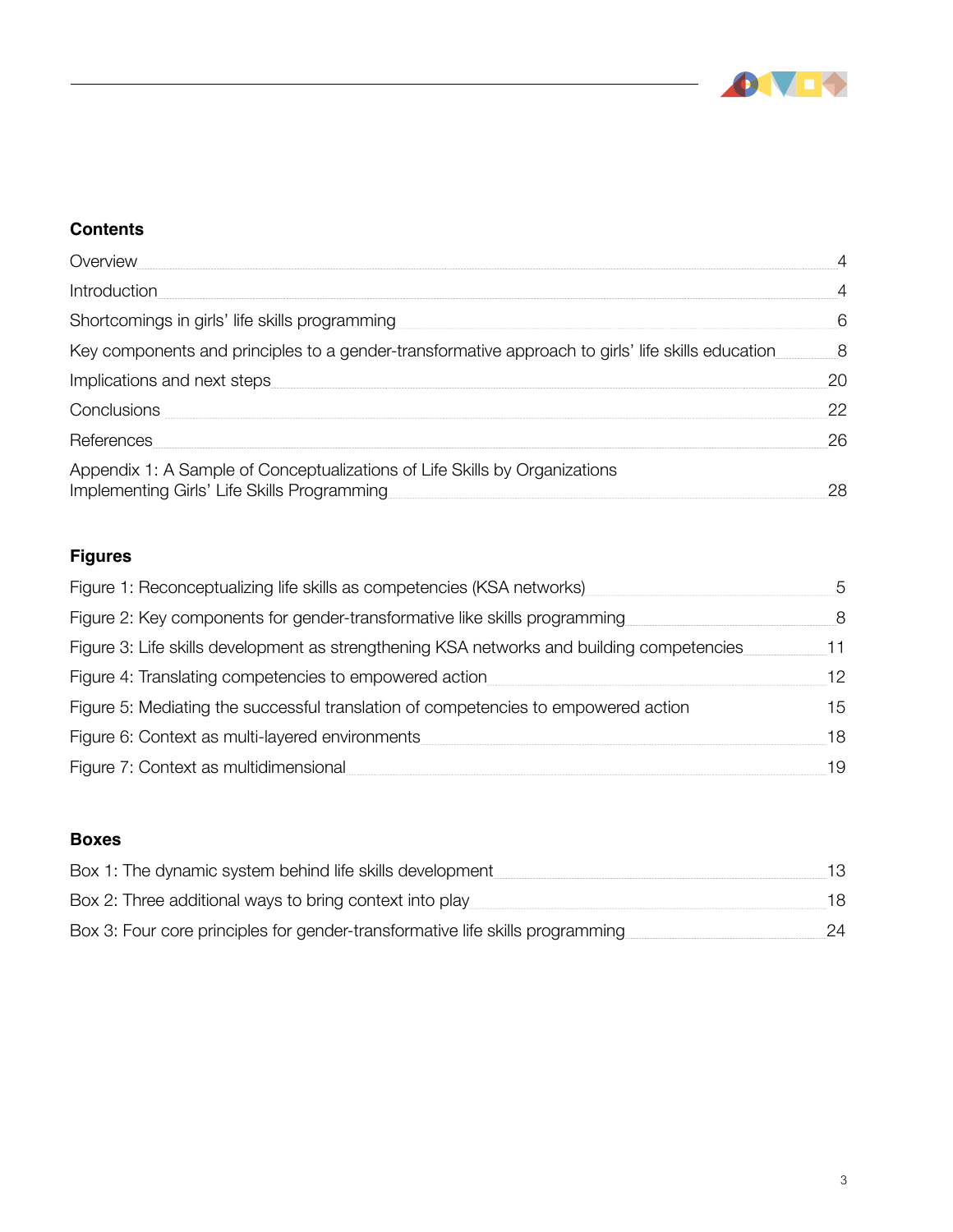# <span id="page-3-0"></span>**Overview**

This paper draws from evidence of the psychology of learning and theories of gender empowerment to present a framework for girls' life skills education that links life skills development to wider social change for marginalized girls. The paper offers guidance to program designers and implementers, policymakers, and other girls' education actors delivering girls' life skills education programming around the world. The paper first outlines shortcomings in current approaches to girls' life skills education and then presents the key components and principles of a gender-transformative approach to girls' life skills education—an approach that goes beyond a focus on individual self-improvement toward a focus on transforming the structures and relations of power perpetuating gender inequality. The paper redefines life skills as a broader set of competencies comprised of knowledge, skills, and attitudes that strengthen over time, across contexts, and through practice and critical reflection. The paper also discusses the important process of translating such competencies into empowered action, and identifies two important mediating factors (opportunity structures and agency) that ultimately influence the outcomes of this process of translation.

# **Introduction**

Life skills education for marginalized and vulnerable girls around the world is common parlance in the field of girls' education and in efforts focused on empowering adolescent girls. Research demonstrates that skills like critical thinking, perseverance, and decisionmaking can be important for improving adolescent girls' education, health, and livelihood outcomes at a time when puberty and the transition to womanhood means an ever-shrinking world defined by strict gender norms, practices, expectations, and opportuni-

ties.<sup>1</sup> While there is a consensus on the importance of life skills education, there is less consensus on how to design, deliver, and measure effective and empowering life skills education.

At the heart of this conundrum is a lack of attention to social change. Specifically, practitioners often overlook the dynamic and social processes through which life skills development in the individual girl can actually help girls to transform their life outcomes and circumstances. Underlying this gap are three foundational questions: What is the process through which life skills development translates into *empowered*  action—not just action that falls within or perpetuates the status quo, but action that enables them to pursue choices previously denied to them? What are the mediating factors that facilitate this process of translation? And when in a girl's life course should programs aim to target life skills development?

These questions have remained unanswered largely due to a lack of clarity around what we mean when we talk about life skills.<sup>2</sup> A recent review of the literature shows that there are as many definitions of life skills as there are life skills programs (see Appendix 1 for a sample of how girls' education-focused organizations define life skills).<sup>3</sup> Heavy hitters like U.N. Children's Fund (UNICEF), the U.N. Educational, Scientific and Cultural Organization (UNESCO), the World Health Organization (WHO), and the Organisation for Economic Co-operation and Development (OECD) have developed frameworks and provided lists of the specific skills or categories of skills that should be prioritized. These frameworks and lists provide some answers to the question of what life skills are needed.<sup>4</sup> While some such actors view life skills as a range of protective cognitive, economic, social, and developmental

<sup>1</sup> Amin et al, 2016; Cadena et al, 2015.

<sup>2</sup> Boler and Aggleton, 2005.

<sup>3</sup> Dupuy and Halvorsen, 2016.

<sup>4</sup> UNICEF, 2012; UNESCO, 2012; World Health Organization, 1999; OECD, 2016.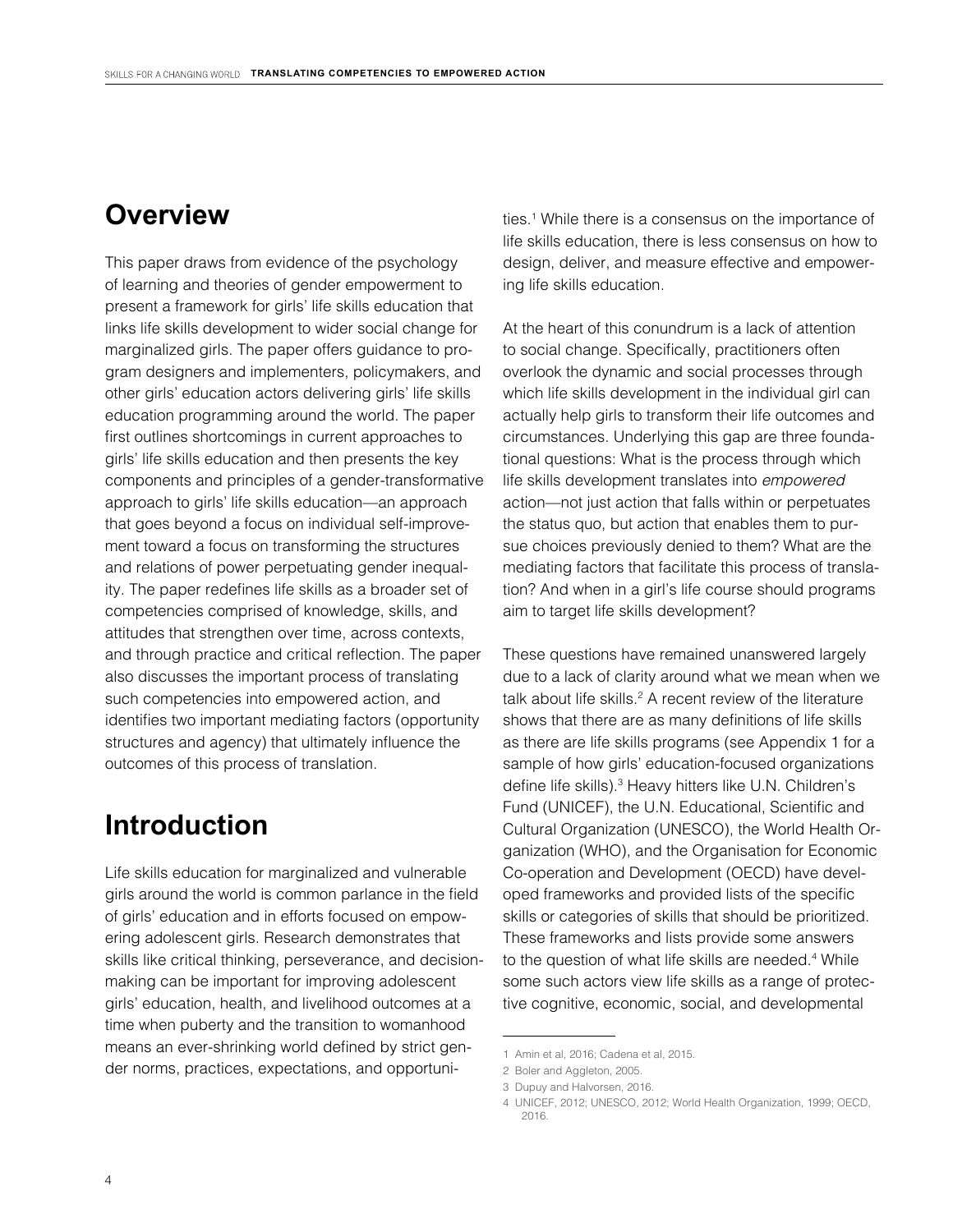

#### **Figure 1**

**Reconceptualizing life skills as competencies (KSA networks)**



assets,<sup>5</sup> others have defined them as key sets of information upon which girls may develop the awareness necessary to change their life outcomes. Building on these definitions, we define life skills as the mix of interpersonal, intrapersonal, and cognitive skills (what one has), coupled with knowledge (what one knows) and attitudes (what one believes and values), that constitutes a set of competencies (what one can do) that enable youth to function, thrive, and adapt in their lived realities.

However, the key to moving this work forward is progressing beyond a terminology debate. There needs to be a discussion on the key components and underlying principles of social change for which life skills implementers and policymakers must design. Identifying such core components and principles will enable girls' life skills practitioners to achieve sustainable transformative outcomes for girls—whatever the definition of life skills or the skills deemed necessary for life. This paper attempts to spark such a discussion by applying evidence, theories, and practice from neuroscience, developmental psychology, and gender empowerment to reconceptualize girls' life skills education as a process of transformative learning. It

proposes a framework that focuses on building the competencies that enable girls (and boys) to not only adapt to and deal with the realities of their gender-unequal environments, but to overcome and transform the obstacles they face in living a successful and meaningful life as equal human beings. In short, we bring science and gender perspectives to the skills discussion to offer a more comprehensive approach to thinking about both the *whats* and *hows* of life skills.

Since each life skills implementer operates in a unique context and within distinct program objectives, this paper does not attempt to prescribe an implementation pathway. Rather, it aims to provide life skills implementers with a common framework from which to design holistic life skills programming that purposefully links life skills development to transformational action and social change for girls that is contextually relevant. And while our work is focused on girls, the key components and underlying principles discussed are applicable to life skills programming targeting boys specifically, or marginalized youth in general.

In the sections to follow, we provide an overview of the trends and gaps in girls' life skills programming before introducing the key components and underlying principles to a transformative approach to girls' life skills

<sup>5</sup> Population Council, 2016; Scales et al., 2013; The Search Institute, 2007; USAID, 2012.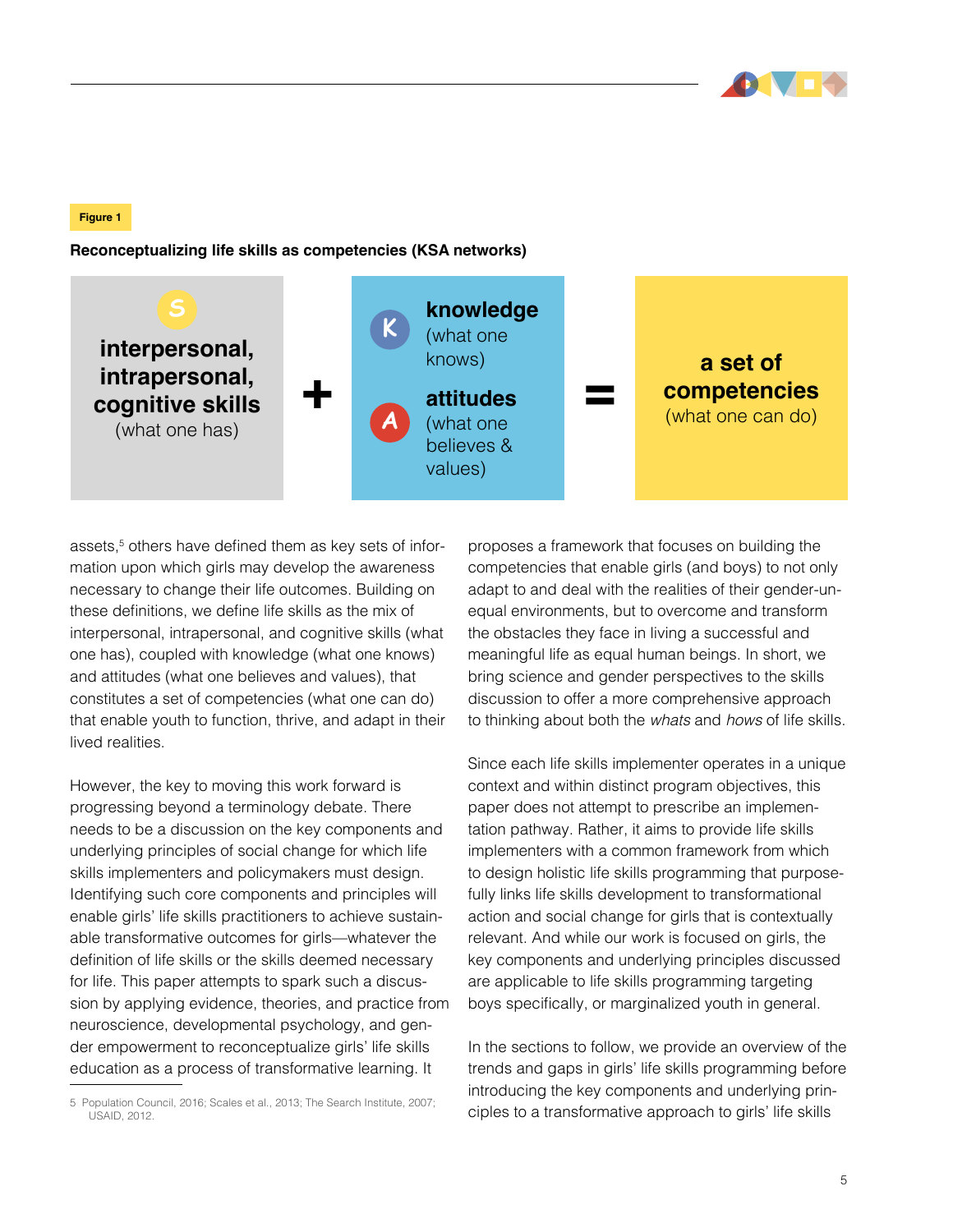<span id="page-5-0"></span>education. These components include life skills conceptualized as knowledge, skills, and attitudes (KSAs)—as well as factors like opportunity structures and agency that mediate the translation of competencies—conceptualized as networks of KSAs—into empowered action. The paper also emphasizes the continuous, dynamic, and non-linear nature of life skills development, and the interdependent relationship between the individual and her context in determining the possibilities for change in her life outcomes.

# **Shortcomings in girls' life skills programming**

Life skills education is fundamentally about learning and building a breadth of competencies. However, programs are not always delivered by, or in collaboration with, the broader education community—if not at least considering theories of learning and youth development. Indeed, many of the life skills programming implementers come from the health, workforce development, and broader gender and empowerment sectors. Such siloing can lead to missing the mark when it comes to successfully developing life skills and achieving the positive life outcomes deemed important by each sector of practitioners. Nonetheless, common shortcomings across disparate girls' life skills programming are 1) a narrow focus on skills, and 2) a lack of attention to social change.

#### **A narrow focus on skills**

When it comes to girls' life skills programming, practitioners have often limited their scope to sexual and reproductive health, gender-based violence, or economic empowerment. The skills, too, become limited to the usual suspects of communication, negotiation, self-efficacy, and self-esteem. However, while practitioners may aim to develop such skills, much of their programming provides technical knowledge and does little to enable the girl to act on that knowledge when

she leaves the safe space that the program may have provided. In addition, the narrow focus on building skills precludes much-needed attention to the underlying gender dynamics and relations of power creating the need for life skills education in the first place. For example, many life skills-based sexual and reproductive health (SRH) programs offer practical knowledge on safe sex or disease prevention, but may not account for the strategic knowledge and skills that will help the girl apply what she has learned.<sup>6</sup> Indeed, she may fully understand the information about safe sex, abstinence, or the consequences of early pregnancy, but lack the negotiation skills to access family planning services or to convince a sexual partner to use contraception.

Perhaps a byproduct of word choice—"life skills," by nature, stresses skills—many life skills practitioners are not making the critical distinction between—nor giving equal attention to—the KSAs that together help youth function, thrive, and adapt to life's challenges and opportunities.7 That is, it is not the acquisition of tools alone, or of emancipatory knowledge alone, that enables a girl to make choices previously denied to her—the vision to which most programs are currently designed and delivered. Rather, it is her capacity to draw those tools together with both practical and strategic gender knowledge, supported by empowering beliefs and values, that enables her to understand and act upon her world in a transformative way—the vision to which life skills programming should be designed and delivered.<sup>8</sup>

A narrow focus on skills, together with conflating knowledge as skills, can lead to problems in program, curriculum, and policy design, implementation, and

8 Kabeer, 1999; Stromquist, 2015.

<sup>6</sup> Haberland, 2015; For more on the distinction between practical and strategic gender needs, see Moser, Caroline (1989). Gender Planning in the Third World: Meeting Practical and Strategic Gender Needs. World Development 17, no. 11: 1799-1825.

<sup>7</sup> OECD, 2016; See also Binkley et al. 2012 for further elaboration on what they call the KSAVE (knowledge, skills, and attitudes, values, and ethics) model.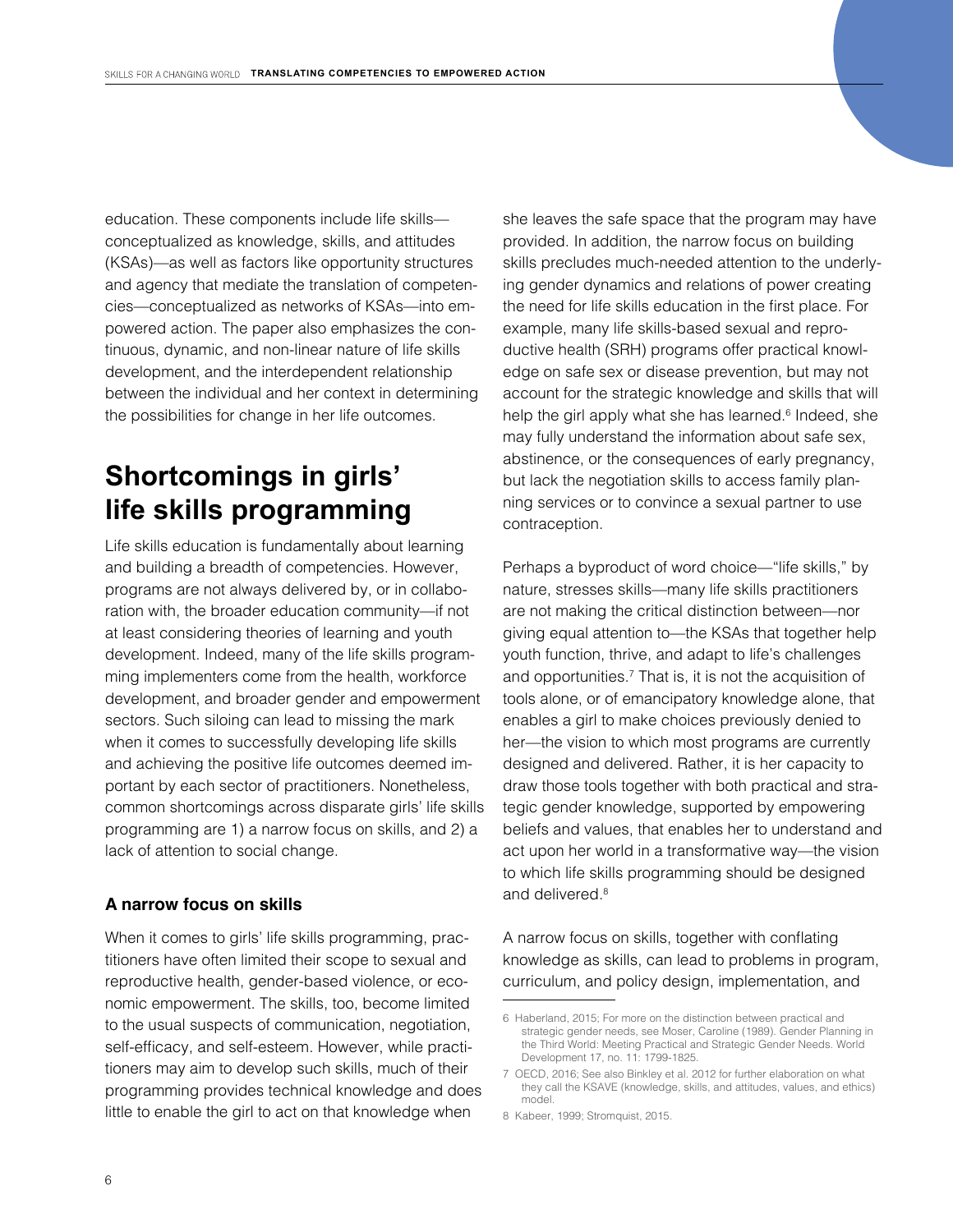

assessment. In particular: misaligned interventions and outcomes; misidentified target skills; overlooked building block skills and/or strategic knowledge; ineffective pedagogy or program delivery; problems with measurement; and overstated claims about an intervention or the importance of specific skills. While this paper does not attempt to replace the term life skills, it does propose to expand its scope to include knowledge and attitudes as equal and complementary to—but distinct from—skills. This expanded scope is necessary for understanding not only the learning process and *what* girls learn from life skills programs, but also the pathways from developing life skills to applying life skills.

#### **Little attention to transformative social change for girls**

Life skills literature suggests that there is a wide range of social, academic, and health domains in which life skills programs have demonstrated impact: from reducing child marriage to changing views on gender; from economic empowerment to increased leadership; from improved literacy to improved school completion rates; from reduced risky sexual behavior to reduced risk for substance abuse.<sup>9</sup> Most of this literature is focused on whether life skills education leads to positive behavioral development, to mindset change within the individual girl, or to improved life outcomes for the girl within an existing system. However, much of this literature does not attend to whether and how life skills education leads to *transformative* change between the individual girl and her social, political, and economic environment. It also does not address whether or how such change for a girl might combine into broader collective action that transforms existing social norms, behaviors, and power relations

that have systematically placed girls and women at a disadvantage.<sup>10</sup>

This lack of attention to wider social change is troubling since the rationale for many girls' life skills practitioners is to combat the effects of gender discrimination and to empower girls and women to change their circumstances. Missing in many of their approaches, however, is a "gender-transformative" lens—one that goes beyond a focus on individual self-improvement toward a focus on transforming structures and relations of power. These include internalized beliefs, identities, and behaviors, as well as institutionalized policies, practices, and norms that perpetuate gender inequality in society.11 Closely tied to this is the absence of programming that takes into account the mediating factors through, against, and alongside which the girl must translate her life skills into empowered action. Key among these mediating factors are *opportunity structures* like policies, institutions, and networks that limit or enable a wider scope of possible action,12 and the degree of *agency*—her ability to see and make choices and to exert control over her own life—achieved by the girl at the time of action.<sup>13</sup> Both factors are discussed in further detail below.

While the concepts of agency and opportunity structures may be abstract, they are important components to incorporate into programs that seek to foster empowered action through life skills development. Without these, and a gender-transformative lens, it is easy for programs to focus on the self-improvement of the girl and to operate within a limited time scope of before and after her participation in the program. It is also easy for programs to overlook the powerful influence of mediating factors that she will encounter outside of the program in her environment and in her

<sup>9</sup> Botvin and Griffin 2004; Yankey and Biswas 2012; Maganani et al 2005; Svanemyr et al 2015; Yuen et al 2015]; For a review of the broader literature linking life skills development to specific life outcomes, see Dupuy, Kendra and Halvorsen, Sandra. "Life Skills, Girls, and Non-Formal Contexts in Developing Countries: A Global Literature Review," Unpublished draft manuscript, Chr. Michelsen Institute, 2016.

<sup>10</sup> Stromquist 2015.

<sup>11</sup> Hillenbrand et al., 2015.

<sup>12</sup> Alsop and Heinsohn, 2005; Meyer, 2015; Destrooper and Parmentier, 2017; Stromquist, 2015; van Eerdewijk et al., 2017.

<sup>13</sup> Biesta and Tedder, 2007.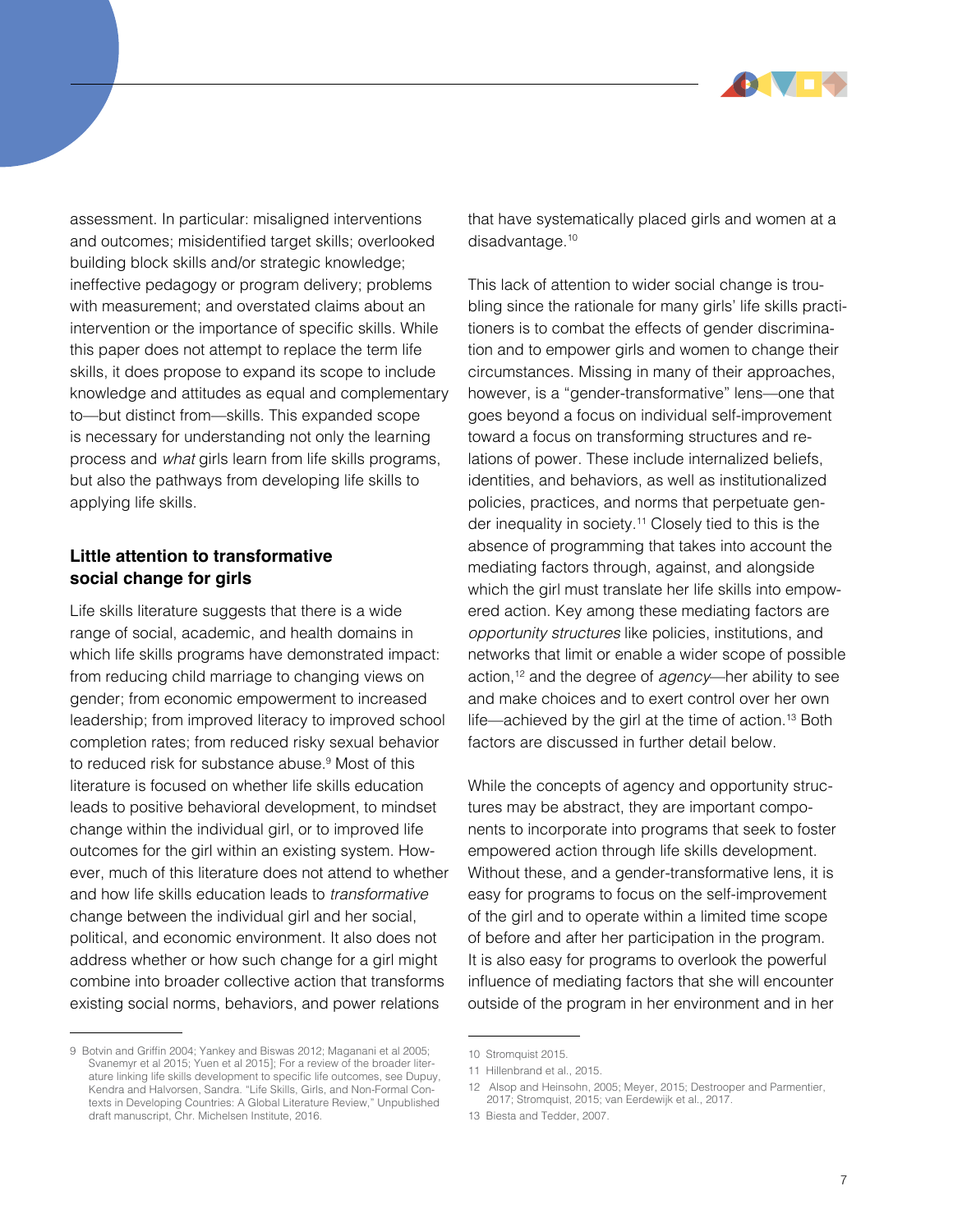<span id="page-7-0"></span>**Figure 2**

**Key components for gender-transformative life skills programming**



**Bulding Competencies** Networks of knowledge, skills, and attitudes (KSAs) are built over time.



#### **Translation & Mediation**

The process of activating KSA networks through action, and the ways in which opportunity structures and agency influence that process.

**Opportunity Structures (OS)**: Policies, institutions, networks, social norms, and gender expectations that limit or enable a wider scope of possible action.

**Agency (Ag):** One's ability to see and make choices and to exert control over one's own life.

relationships with others. Together these shortcomings can lead unintentionally to the development of programs that perpetuate inequality, the setting of unrealistic goals and expectations for girls, the perpetuation of the status quo, or worse, putting girls in harm's way.

# **Key components and principles to a gender-transformative approach to girls' life skills education**

To avoid the traps of a narrow focus on skills and inattention to social change, program designers, implementers, and policymakers must begin to attend to the *whats* and *hows* of life skills development with an eye toward transforming girls' life outcomes. While girls (and boys) must be equipped with the 21st century skills to secure jobs in an increasingly automated world and to make decisions in an increasingly interconnected world, practitioners must think about supporting them not only to change with new 21st century realities, but also to set their own course and to shape these realities themselves. For vulnerable girls around the world, this means equipping them with the strategic gender knowledge, skills, and attitudes to identify and contest 21st century conditions of gender subordination, oppression, and marginalization.14

<sup>14</sup> While this paper focuses specifically on girls' life skills education, a gender perspective to life skills can and should also be applied to boys. We especially encourage readers to apply the proposed framework beyond our single gender focus, especially when designing life skills programs for boys with the aim of equipping them to better adapt to, thrive in, and transform their gendered realities.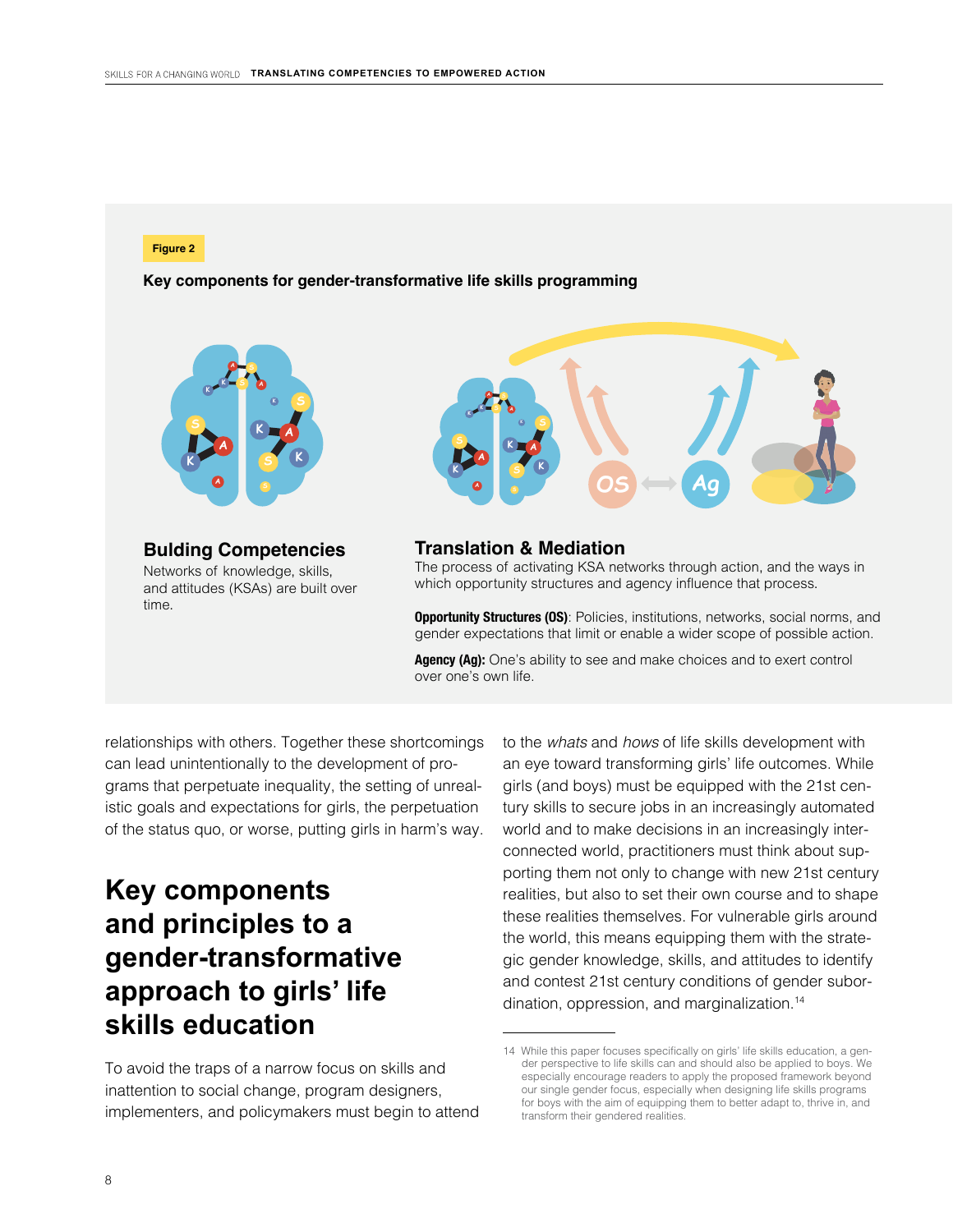



**Empowered Action** Action that enables girls to pursue choices previously denied to them.



**Improved Life Outcomes** E.g., completed schooling, better health, financial and job security, civic participation.



**Systemic Change** E.g., social, political, economic, psychological.

Girls' life skills education is a well-positioned platform for multisector stakeholders to secure an easy win: ensuring girls around the world receive the opportunities, resources, and support to achieve the goal of gender-transformative change. But to achieve this, practitioners and policymakers first need to conceptualize life skills as being broader than just skills; second, they need to recognize that life skills are merely one component in a dynamic and nonlinear process of cognitive, socioemotional, psychological, behavioral, and social development and change. Combining concepts from education and youth development (specifically from the fields of neuroscience and developmental psychology) as well as from gender empowerment, the remainder of this paper presents key components and underlying principles critical to a gender-transformative approach to girls' life skills education.

Specifically, it identifies five points in a theory linking life skills development to social change: building competencies, translation and mediation, empowered action, improved life outcomes, and systemic change (see Figure 2). Practitioners should tune in to each of these points in the design, delivery, and evaluation of life skills programming.

For example, while building competencies, the focus should be on the curricula, pedagogies, learning environments, and inter- and intrapersonal relationships that help to facilitate girls' development of complex networks of KSAs. In learning to translate those KSAs into empowered action in a multitude of contexts, the focus should be on supporting girls to recognize and leverage mediating factors like opportunity structures and agency that ultimately shape her choices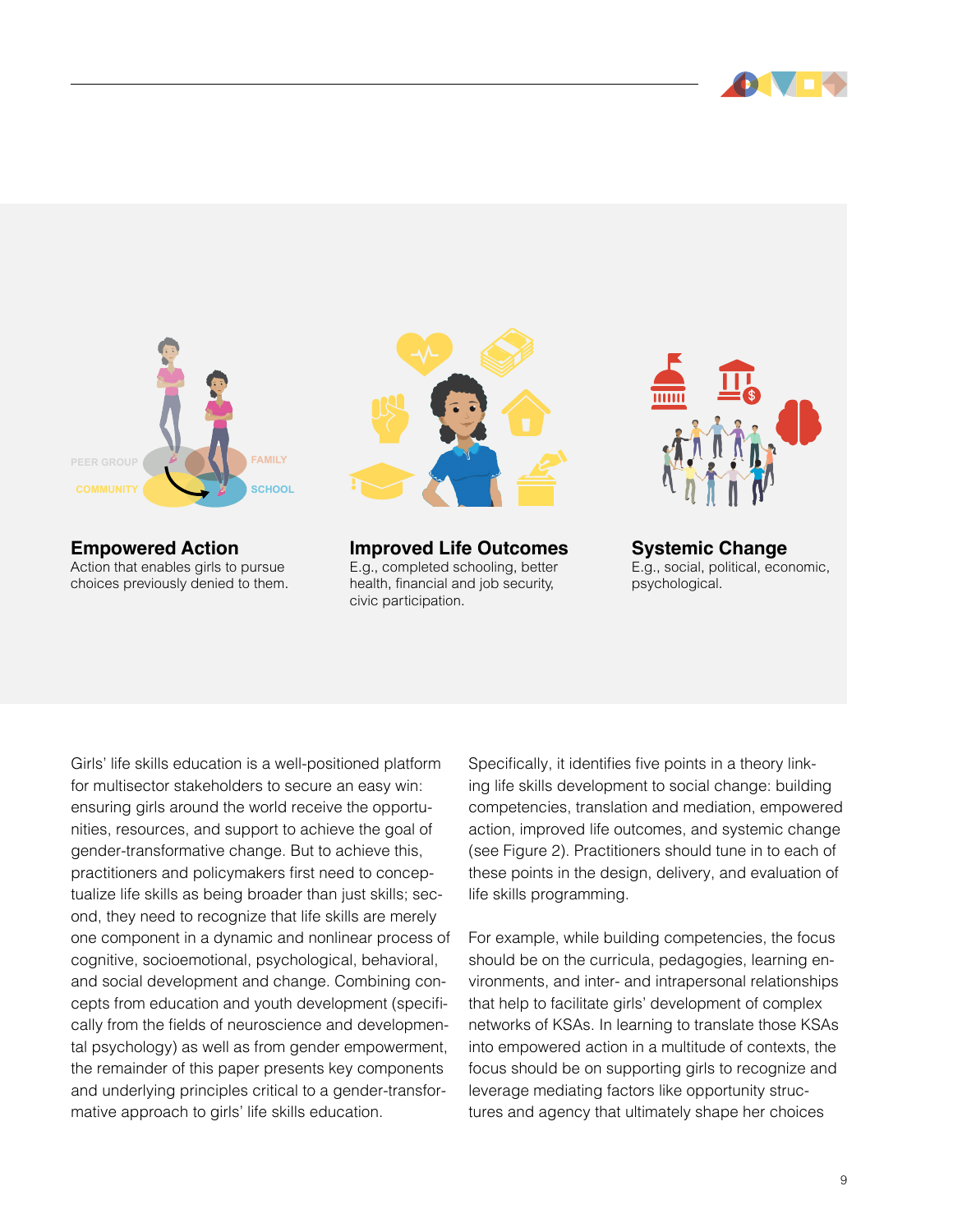and influence the quality of her actions regardless of what KSAs she possesses. Practitioners should also recognize the iterative nature of this process of development and change: successful outcomes feed back into the process of building, reinforcing, and strengthening competencies. This also triggers a ripple effect within the girl's multitude of contexts that creates new opportunity structures and builds agency. This, in turn, influences her ability to translate KSAs into empowered action under different circumstances, contexts, and times in her life. On the other side, unsuccessful outcomes also feed back into the process, this time weakening or suppressing KSAs, diminishing her agency, and perhaps even strengthening negative opportunity structures that inhibit her capacity to act in a desirable way or as an autonomous individual. The following sections discuss these components in more detail.

#### **Conceptualize life skills as competencies and operationalize life skills as KSA networks**

As this paper has argued, life skills are not a specific set of skills for life but rather broader competencies that enable empowered action toward a desired life outcome. The KSAs constituting these competencies may be developed under specific circumstances (e.g., a safe space, a trying experience, a sport field, a problem-based activity), but are highly transferable and can be used across multiple settings and life situations—as wide-ranging as negotiating delaying early marriage, persuading a partner to use contraception, or resolving a conflict with a peer.<sup>15</sup>

KSAs can be further conceptualized as a network of interconnected cognitive, non-cognitive, and meta-cognitive assets, akin to the interconnected neurons in our brains that allow us to perform specific

functions with our minds and bodies (see Figure 3). Indeed, evidence from neuroscience and developmental psychology suggests that when infants develop new skills like facial recognition or crawling, the neural networks connecting different parts of the brain begin to organize and reorganize. As skills are refined, neural networks become more specialized to specific functions; as skills evolve, old connections may become deactivated, or "pruned." Thus, the brain's neural map supporting our ability to perform the most basic to the most complex of tasks is intricately tied to the opportunities we have had to develop certain skills and to the experiences we have encountered at different times in our lives.<sup>16</sup>

Applying this evidence to life skills development should be done cautiously, as the research in neuroscience and developmental psychology has been focused on skills more easily mapped onto the brain's neurological structure. Nonetheless, the theories help clarify the process of life skills development at the individual level: as new KSAs are acquired and developed over time, they are connected to existing KSAs, some of which are already "networked" together into competencies, others of which may lie "dormant" until activated later in life. A specific set of KSAs might take on more or less prominence or combine with different KSAs, depending on the competencies needed to navigate different life situations. As the girl learns and applies new life skills, she has access to an increasingly sophisticated network of KSAs as existing KSA connections strengthen and expand, new connections are created, and old connections are pruned.

At a programmatic level, viewing life skills as competencies helps to achieve the task of directing attention away from abstract skills that are difficult to measure toward specific cognitive, socioemotional, psychological, and behavioral learning outcomes.17 Furthermore,

<sup>15</sup> For a deeper discussion on the operationalization of competencies into knowledge, skills, and attitudes, see also the broader literature on competency models of learning, as well as OECD. (2005). The Definition and Selection of Key Competences: Executive Summary. Available at https:// www.oecd.org/pisa/35070367.pdf.

<sup>16</sup> Johnson, 2001; Johnson et al., 2009.

<sup>17</sup> Whitehurst, 2016; Binkley et al., 2012.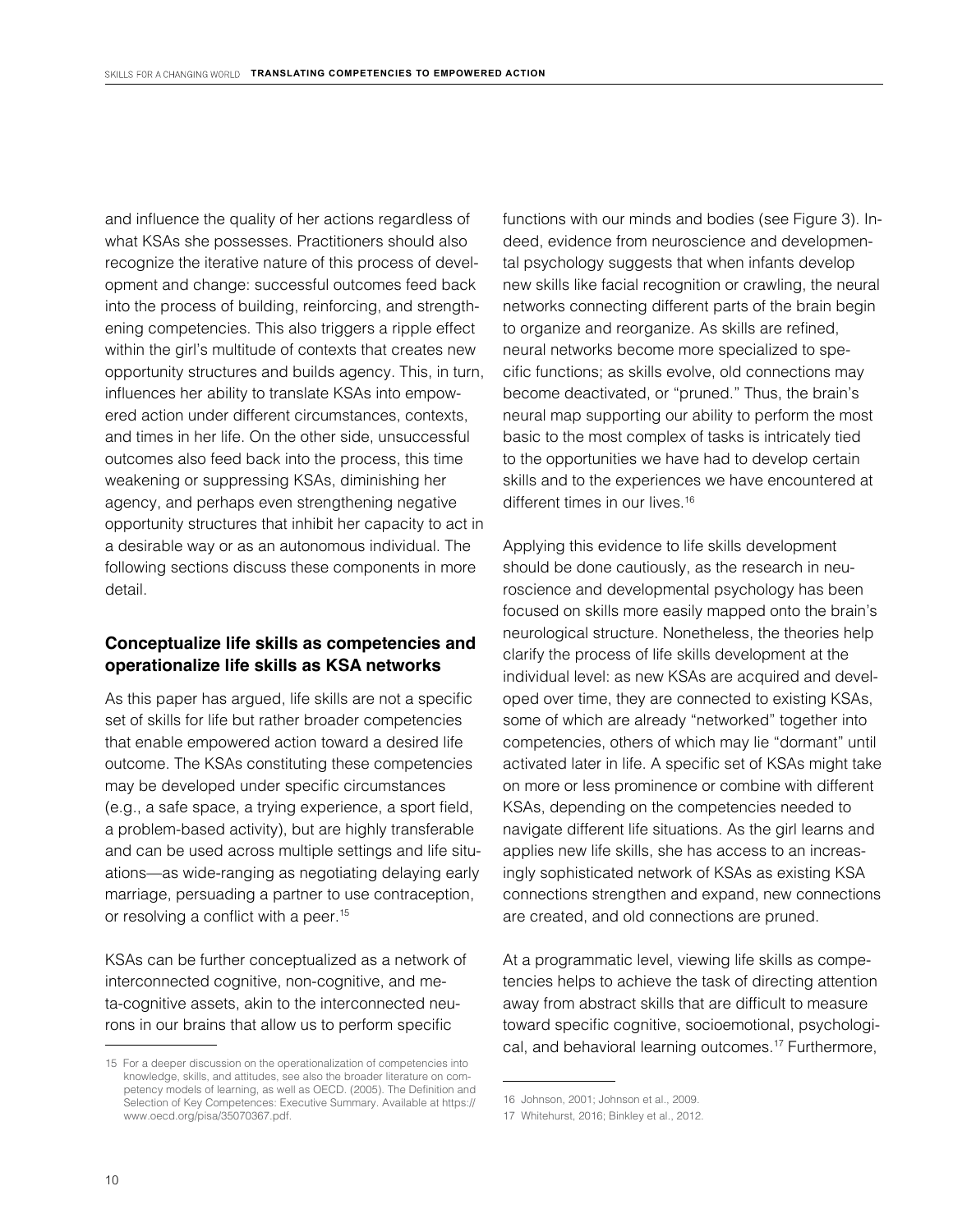

## **Competencies**

A network of KSAs that inform a girl's capacity and capability to navigate a life situation toward a desired outcome. Competencies describe what you can do with what you know, the tools you have, and the values, beliefs, and mindsets you hold, e.g., negotiate delaying early marriage, persuading partner to use contraception, resolve a conflict with a peer.

#### Knowledge

The information that one knows about a topic, e.g., strategic knowledge of gender and power, the risks and effects of early pregnancy, statutes against gender-based violence.

#### **Skills**

The "hard" and "soft" tools one acquires and develops to function in life, e.g., cognitive skills like critical thinking, socioemotional skills like empathy, interpersonal skills like communication, intrapersonal skills like self-regulation.

### **Attitudes**

The mindset one has toward a topic, and the set of beliefs and values one holds about what is desirable, e.g., child marriage is a violation of the rights of a child, girls and women have the right to control their reproductive decisions, violence against women is never justified.

#### **Figure 3**

#### **Life skills development as strengthening KSA networks and building competencies**



As skills are refined, neural networks become more specialized to specific functions. As skills evolve, some connections are strengthened over time, while old connections may become deactivated.

operationalizing competencies as dynamic KSA networks allows practitioners to move beyond the oftentimes blurry lines of categorization. For example, is communication a skill or a competency? Rather, such operationalization allows practitioners to pinpoint the "raw" skill that is acquired and developed over time (e.g., communication as the interpersonal tool that enables a girl to use language to articulate an abstract thought). This is versus the more refined competence

for which the brain has recruited and activated as the best possible network of KSAs (e.g., communication as the combined capacity to recall relevant knowledge about a topic; to appropriately read one's audience and context; to self-regulate the degree to which one's stance on the topic is displayed through one's body language; and to deploy the right tone and style of speech). Making this distinction (skill versus competency) will enable practitioners to better identify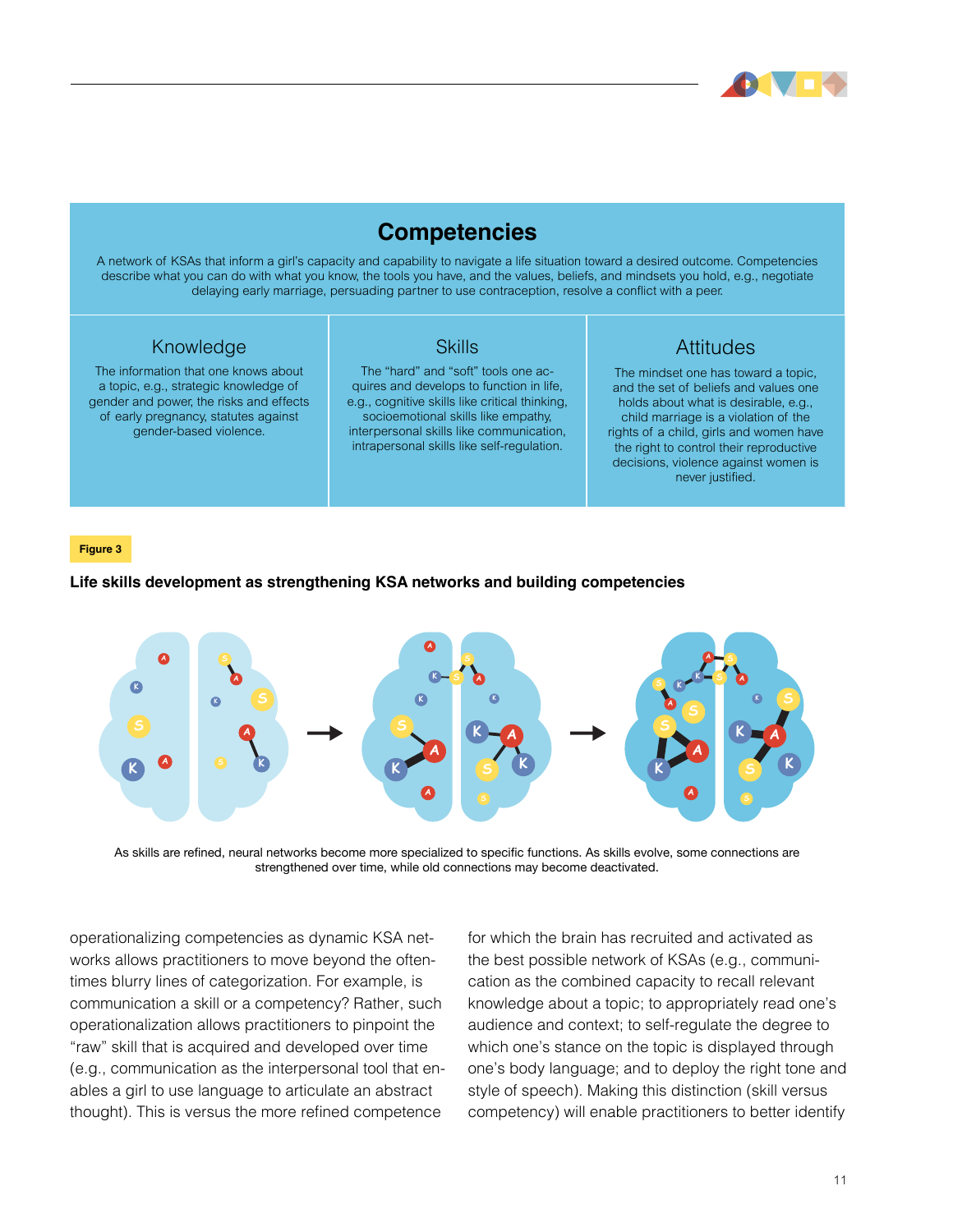and design curricula for the KSAs they seek to help girls develop. Additionally, it will enable better evaluation of girls' life skills development (e.g., whether a girl can articulate an abstract thought) compared to girls' life outcomes (e.g., whether a girl can articulate an abstract thought for conveying an alternative consequence to a scenario proposed by her conversation partner).

To illustrate, let us take the program goal of building a girl's negotiation skills so that she can convince her father to delay her marriage so that she can continue and complete secondary school. This framework would view negotiating delayed marriage as a competence requiring the coming together of following KSAs: Knowledge about the returns to secondary education, the negative consequences of early marriage, gender and power, anti-child marriage laws, and her rights. Skills like risk assessment, listening, understanding another person's point of view, self-control, positive self-concept, and goal-orientation. Pro-equality attitudes like a healthy intolerance of gender injustice, or being determined to achieve one's aspirations despite the odds. Beliefs like girls' rights are human rights and a girl's destiny is not in the home would also fall under such attitudes. Designers, implementers, and policymakers will better grasp the whats of girls' life skills programming as they conceptualize negotiation as a network of KSAs. The next sections turn to unpacking the hows.

#### **Expand attention from transferability to the process of translation**

As girls build both strategic and practical KSAs, the expectation is that they will be able to transfer these competencies from one context to another. Transferability is what distinguishes life skills from other types of context-specific skills, like financial literacy or vocational skills. Yet, while transferability is a defining characteristic of life skills, it is more important for practitioners to bear in mind the girl's capacity to

## **Translation**

The process of activating KSA networks (competencies) through action in different life situations to achieve a desired life outcome.

**Figure 4**

**Translating competencies to empowered action**



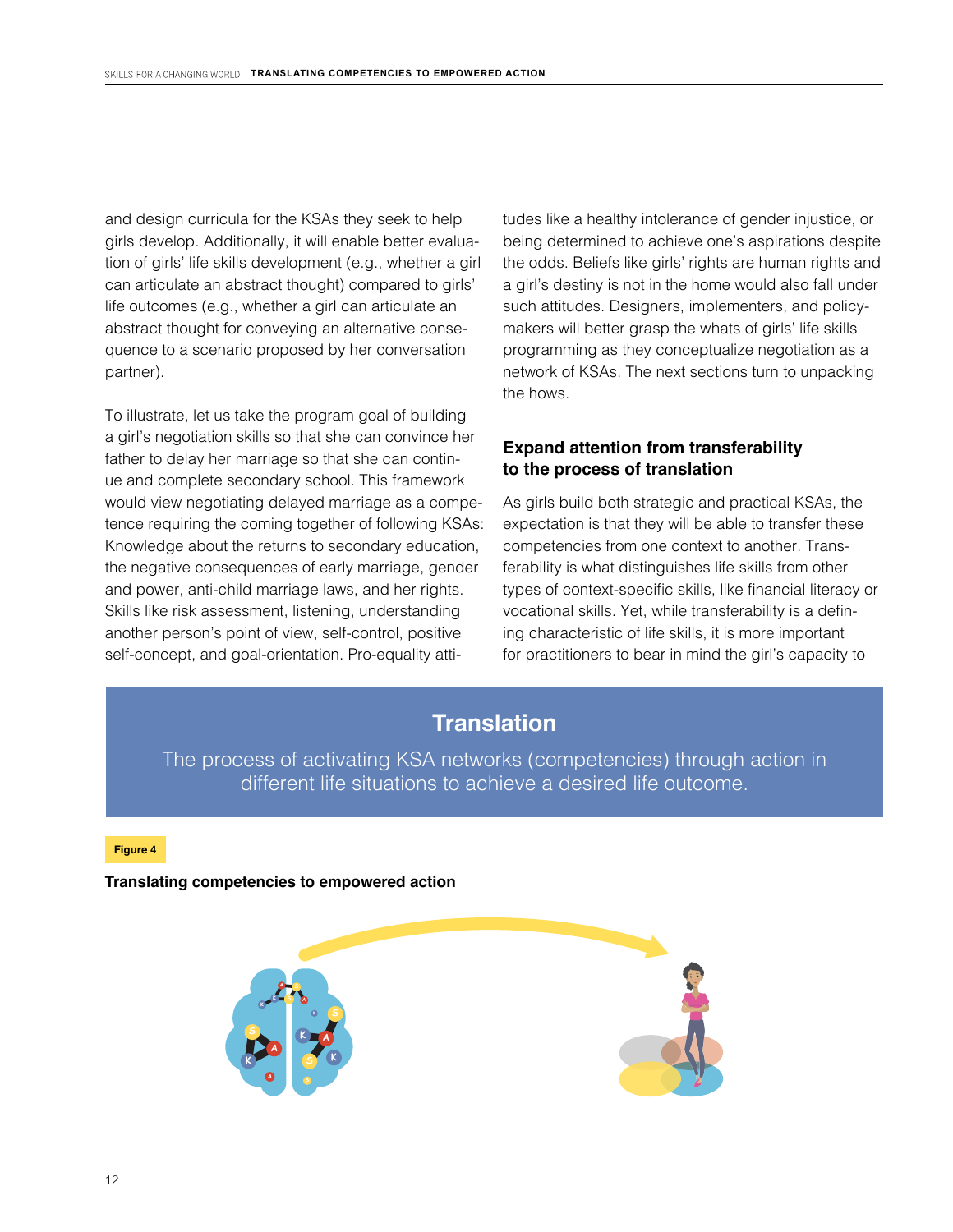

#### **Box 1**

#### **The dynamic system behind life skills development**

Like the development of motor skills or cognitive skills, life skills development occurs in a dynamic system. As such, it is continuous; there are clear patterns of predictability, but its transformative outcomes are non-linear and thus rather unpredictable.<sup>†</sup> To elaborate:

- Life skills development is continuous in that what happens in the past influences the future. Where girls begin in a life skills program and where she can go depends on what experiences and opportunities to develop life skills she has had in the past.
- Life skills development has clear recognizable patterns of achievement (e.g., increased selfesteem, self-confidence, self-efficacy, self-empowerment, etc.). Importantly, these patterns are interdependent on the individual's development of competencies, as well as her history of successfully activating KSA networks through action and the conditions of her external and interpersonal environments.
- Life skills development is non-linear in that small changes (e.g., the development of a new KSA network, an increase in agency achieved by the girl, or the elimination of a discriminatory law in the girl's context) can lead to large differences in outcomes. Likewise, big changes can lead to small differences in outcomes, or the same action can have different outcomes, depending on the context.

i Thelen, 2005.

translate life skills into action in different contexts (see Figure 4).

By drawing attention to the process of translation rather than just on the transferability of skills, practitioners and policymakers are forced to expand their attention on outcomes to a focus on how life skills facilitated the change that led to those outcomes, and whether and how this change could be brought to bear under different circumstances. For instance, rather than focusing only on whether or not a girl successfully applied leadership skills developed in a life skills program to a new real-life situation, a focus on translation would encourage stakeholders to think about how girls learn to activate leadership-relevant KSA networks through action in one context compared to another. This process of translation precedes the transferability of KSAs, determining whether girls can put to use in one

situation compared to another what they have learned in a life skills program.

#### **Keep in mind that translation happens in a dynamic system**

Key to designing and implementing life skills programming that strengthens girls' capacities to translate competencies into empowered action is to understand that translation is not just an individual process in which the girl converts her life skills into action or applies her life skills in a different context. This would make it easy for programs to place the onus of change on the individual girl herself.

Rather, translation happens in a dynamic system where interdependent conditions within the individual girl (e.g., KSA networks; her level of agency), in her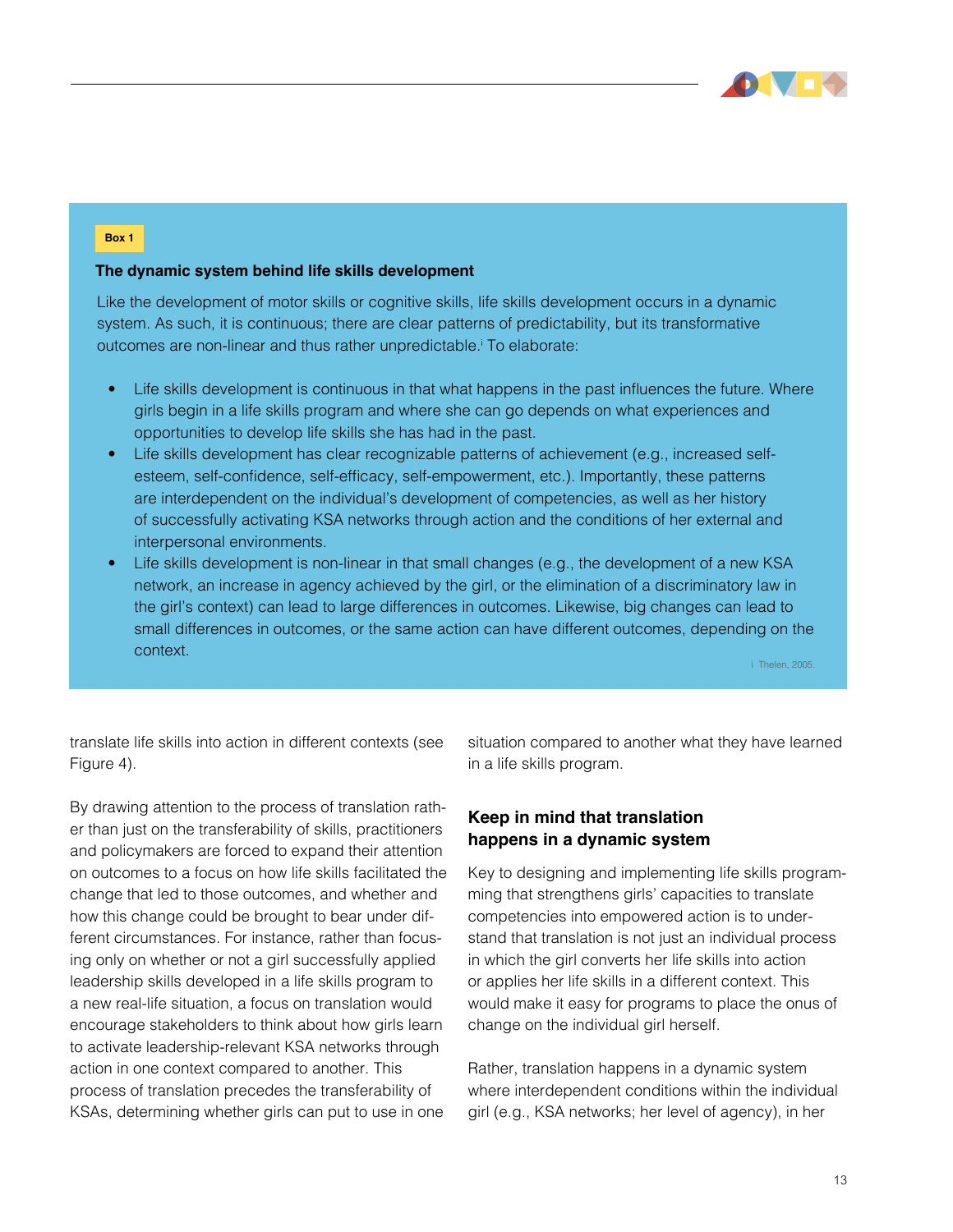environment (e.g., opportunity structures; the ecology supporting her agency, which is discussed in the next section), and in her history (e.g., whether she successfully translated competencies into empowered action in the past) interact to co-equally produce an action or behavior in a specific moment in time. Put simply, the process of translating KSAs into action is more of a dialogical, social process than an individual process. Research in developmental psychology and dynamic systems supports this notion, suggesting that a single-cause explanation for an observed action is insufficient when a more dynamic ecological system of interconnected, interacting, and interdependent parts is mutually producing that outcome.<sup>18</sup>

Understanding translation as a dialogical process taking place in a dynamic system ensures that practitioners focus on the individual, contextual, and relational dimensions of life skills development for transformative social change. Indeed, this is where developmental psychology aligns with actors critical of girls' and women's empowerment approaches that are focused on the self-improvement of the individual. That is, critical feminists point to the important role that the girl's structural environment and social relationships play in mediating the girl's ability to translate resources (in this case, KSA networks or competencies) into action previously denied.19 Translating life skills—and hence transferring life skills—is enabled or constrained by factors both internal and external to the girl herself. As such, a theory of change for girls' life skills education must include such mediating factors, lest KSAs remain "stuck" (untranslatable and untransferable) in the setting in which they were learned. We discuss two important mediating factors in more detail below and how they influence the translation of KSAs into empowered action.

#### **Attend to the factors mediating translation**

Just as life skills at an individual level are not developed as isolated skills but in relation to the connection and activation of dynamic KSA networks over time, life skills development and their translation entail dynamic social processes, too. That is, life skills are not translated in a vacuum but in relation to the mediating influence of the opportunity structures in her environment and her level of agency, which is itself interdependent with her context (see Figure 5). Together, opportunity structures and agency make the goal of transformational change—and thus life skills development for girls' empowerment—a social relational process in which the development and change of both the individual girl and her relations with others and her context must be part of the vision. Greater programmatic attention must thus be given to those mediating factors making unpredictable the transformative life outcomes that practitioners, policymakers, and other stakeholders hold dear.

#### *A closer look at opportunity structures*

Opportunity structures define the degree to which a girl's context is enabling or not. They include the gender norms, expectations, stereotypes, and attitudes of society that practitioners already recognize play an important role in laying out a possible set of actions and aspirational futures for the girl.<sup>20</sup> In addition, they include the usual suspects of local policy structures and the provisions offered by and within the girl's physical environment (e.g., at school) that determine to what institutions, services, and resources the girl may have access.<sup>21</sup> But opportunity structures also include her social networks; in particular, the presence of social relations of affiliation and care that can be converted into social capital, economic resources, and power that open the door to future opportunities

<sup>18</sup> Adolph and Robinson, 2013; Thelen, 2005.

<sup>19</sup> Kabeer, 1999.; Stromquist, 2015; Mosedale, 2005. Van Eerdewijk, 2017.

<sup>20</sup> Beaman et al., 2012; DeJaeghere, 2011; Bandiera et al., 2014.

<sup>21</sup> Marcus and Page, 2016; Maswikwa et al., 2015.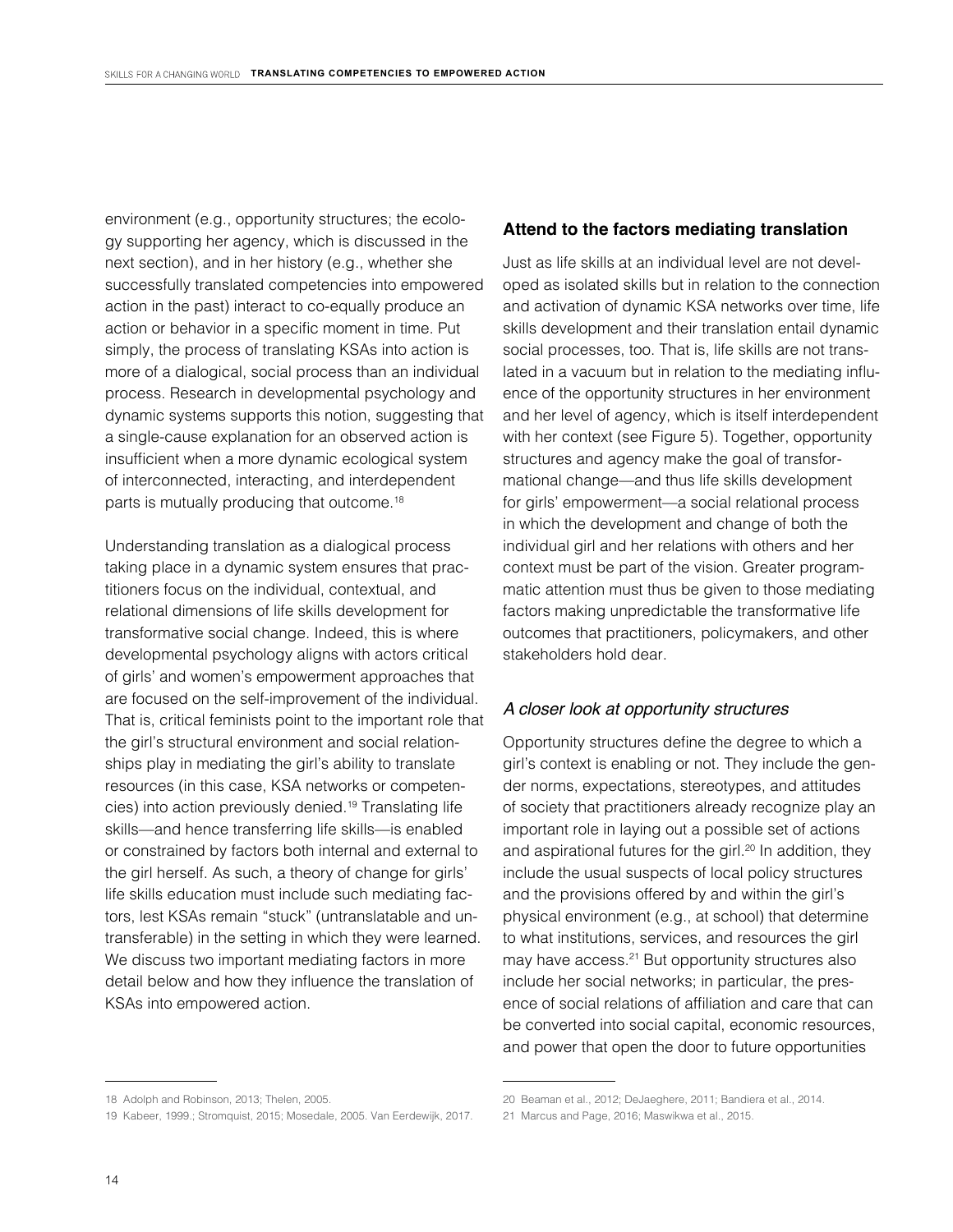

# **Mediation**

The dialogical process through which opportunity structures and agency influence the translation of life skills into empowered action.

#### Opportunity Structures

The gendered economic, social, political, and policy structures that enhance or inhibit a girl's choices and opportunities; social networks that can be converted into social capital and opportunities; the internal and external pathways of opportunities that have been laid out from previous experiences.

#### Agency

The capacity of a girl to see and make choices and to exert control over her own life; varies over time and across contexts; dependent on the recognition and legitimation by others; interdependent with the agency of others; determines her relationship to her environment.

**Figure 5**

#### **Mediating the translation of competencies to empowered action**



Translating competencies to action is dependent on and influenced by the interplay between opportunity structures (OS) and a girl's agency (Ag).

once closed off to her.<sup>22</sup> Such relationships can be fostered through gender-responsive pedagogical practices, active and experiential learning, critical dialogues, and other reflective opportunity structures embedded in her learning environments.<sup>23</sup> Opportunity structures also include the internal realm of choices made possible by previous experiences, learning, and reflection.24 In these ways, opportunity structuresboth positive and negative—define the most proximal and palpable aspects of the context—both external and internal contexts—in which the girl is located and interacts.

To better illustrate, imagine an adolescent girl at the onset of becoming sexually active. The opportunity structures that can determine whether she is able to activate specific KSA networks in a manner that improves her life outcomes (e.g., reduced risk of early pregnancy) may include: whether or not a commu-

<sup>22</sup> DeJaeghere et al., 2016.

<sup>23</sup> DeJaeghere et al., 2016; Marcus and Page, 2016; Sahni, 2017.

<sup>24</sup> Biesta and Tedder, 2007; van Eerdewijk et al, 2017; Archer, 2003.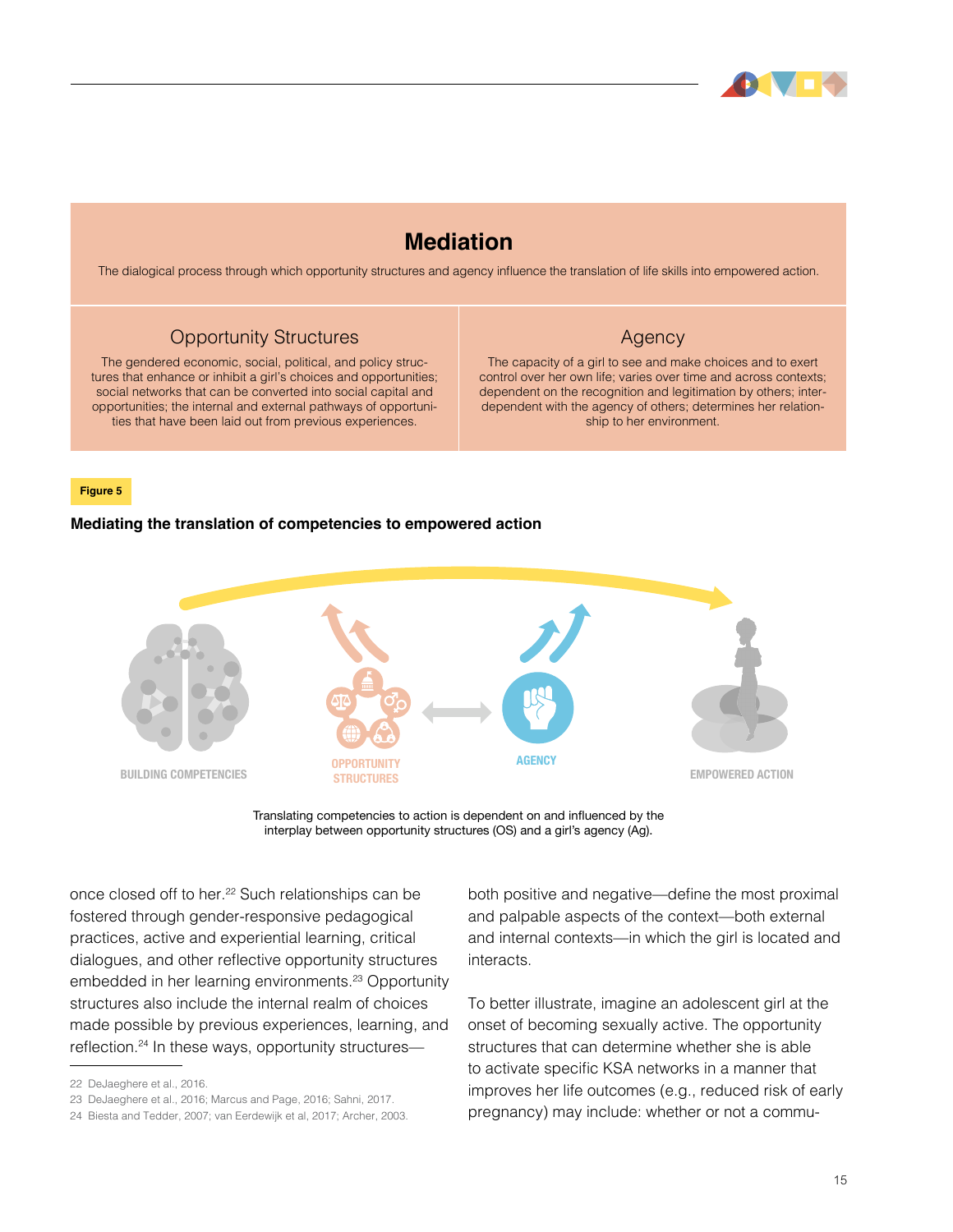nity health center exists nearby; whether or not this health center is stocked with informational pamphlets on contraception; or whether or not it carries a supply of condoms that she can access confidentially or anonymously. Her opportunity structures may also include whether or not her country has passed legislation criminalizing perpetrators of rape, rather than enabling custom to force her to marry her rapist. And, as mentioned above, opportunity structures may also exist within her (rather than externally to her) in the form of the KSA networks laid out from experience. For instance, she may have participated in a life skills program that taught her how to communicate assertively with an intimate partner, establishing important KSAs that she would need at this moment in time. Thus, in the process of translation, opportunity structures play a critical role in enhancing or inhibiting the girl's ability to translate life skills into empowered action. Without some or all of these opportunity structures in place, the girl may not be able to act in a transformative way that positively changes her life circumstances, no matter how sophisticated her KSA networks may be. In this way, out of all the possible dimensions of a girl's context, opportunity structures deserve special attention in any framework for gender-transformative life skills development (see Box 2 for other ways to consider context in girls' life skills programming).

#### *A closer look at agency*

The girl's ability to translate competencies into action also depends on the degree to which she is an agent, or the driver, in all realms of her life, not just within the program environment. That is, for life skills to enable a girl to participate meaningfully in and to affect change in the various life contexts that she navigates outside of the program setting, she must simultaneously achieve a level of agency to live a full life of her own choosing. Yet, achieving this level of agency is not entirely up to her; nor can it be built in isolation from her environment.

According to theories of agency and empowerment, agency can be defined as the girl's ability to see and to make strategic life choices based on her vision of what is possible and in pursuit of what she desires.<sup>27</sup> But agency is not a power that one possesses; it is not an individual capacity. Rather, it is something that one achieves; it is something that one acts out in the present moment to bring about a desired future.<sup>28</sup>

In addition, agency is at once endogenous and exogenous, engendered from within and without; it is both individual and relational. In other words, it depends on the quality or meaningfulness of her relationships with peers, facilitators, mentors, parents, and other significant individuals in her life.<sup>29</sup> It also depends on whether others view her as an autonomous individual. By extension, her agency depends on the degree of agency achieved by others. A classic example is where girls' and women's agency is dependent on the agency of boys and men. If boys and men remain out of the driver's seat in their own lives, the likelihood of girls and women increasing control over their own lives remain slim.

Many life skills programs and girls' empowerment programs have a focus on building girls' agency. But most of these programs have been anchored around a simple vision of depositing a sense of possibility, voice, and self-worth in the girl. Consequently, the capacity for autonomous and independent action that may have been "taught" may stay within the confines of the learning space because the program did not consider the mediating effect of her environment. Becoming an agent, or building one's level agency, does not happen suddenly, nor is it transferred from educator to learner. Rather, it develops and fluctuates over the life course and across life situations through an iterative and dialogical process of building upon

<sup>27</sup> Alsop et al., 2006; Kabeer, 1999; Stromquist, 2015; van Eerdewijk et al., 2017.

<sup>28</sup> Biesta and Tedder, 2007.

<sup>29</sup> DeJaeghere, 2016; USAID, 2016.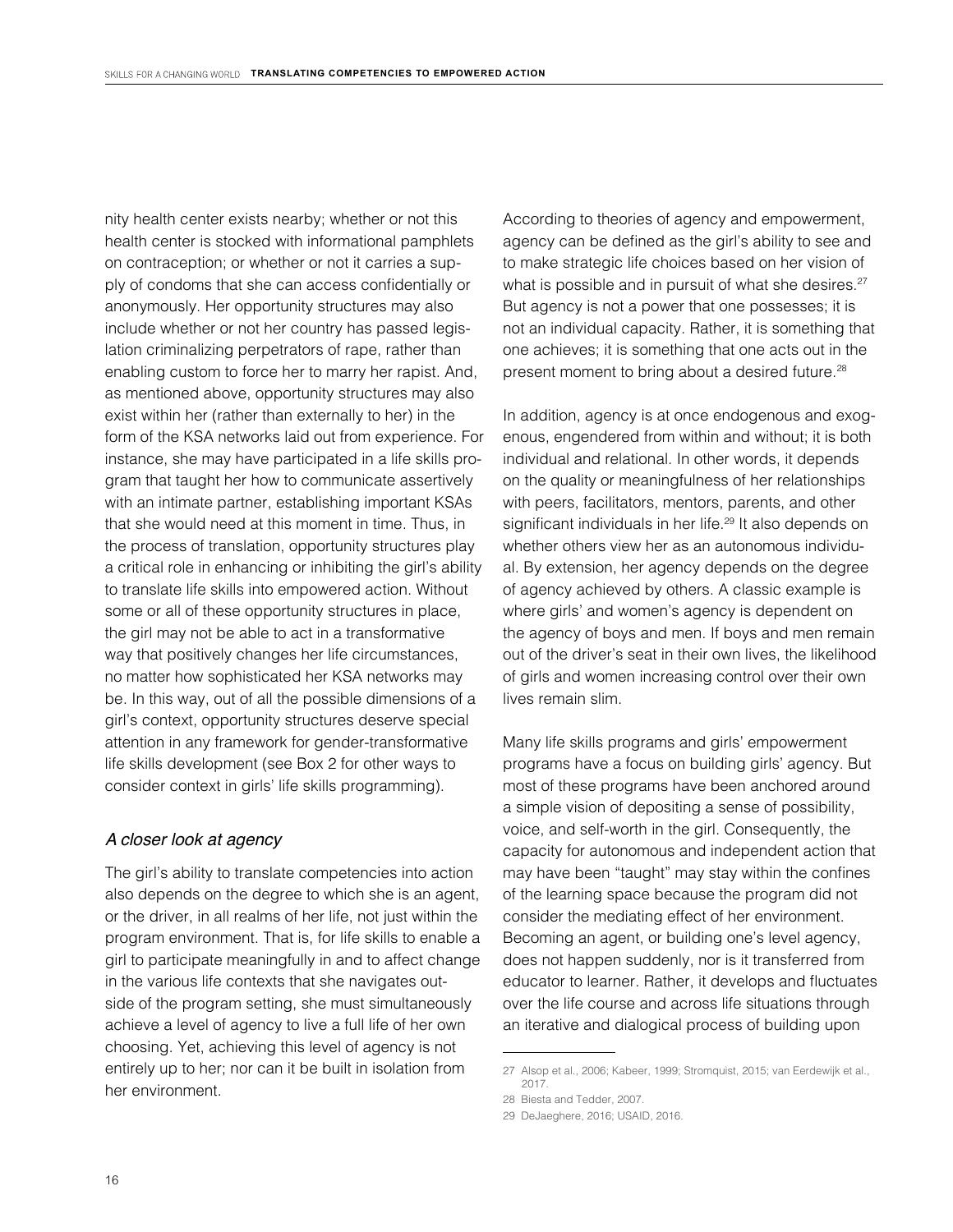

past achievements, learning, and patterns of action.<sup>30</sup> As new choices and actions are made possible by new or strengthened KSA networks, and as opportunity structures constrain or enable the girl to act on those choices, the relationship between the girl and her environment is changed for better or for worse. This relationship, the interaction between opportunity structures and agency, ultimately determines whether the girl can successfully translate competencies into empowered action.

Take for example again the adolescent girl at the onset of becoming sexually active. Due to the KSA networks she has developed in a past life skills program and to the opportunity structures present in her environment, she may be able to formulate three possible sets of action: one in which she convinces her partner to use contraception, a second that has her leaving the situation of her own free will, and a third marked by violence by her partner against her. The level of agency she achieves through each of those actions will differ. But, regardless of which set of actions she pursues, the outcome is also dependent on whether her partner acknowledges her agency—an acknowledgment that is itself tied to his own agency, opportunity structures, and KSAs. Let's say that she chooses to leave the situation and that her partner respects her decision to do so. Not only does that action denote the girl's achievement of a high degree of agency; but that experience of making an autonomous choice and the set of actions and KSAs underlying that choice become a point of reference for responding to future challenging encounters. Had her partner not recognized the girl as an autonomous individual with sexual and reproductive rights, the outcome of her decision may likely have resulted in sexual and/or physical violence against her. As a result, in future encounters, some pathways of action may no longer be visible to her or desirable—even if they may be the more

empowering option—because of the negative consequences of her choice in the last encounter.

While opportunity structures outline possible pathways of action; agency influences the quality of her actions by determining the quality of her engagement with her environment. Together, opportunity structures and agency determine how empowering and transformative the girl's translation from competencies to action can be.

#### **Develop life skills across the lifetime**

Thus far, this paper assumes that the girl at the center is adolescent, the age typically targeted by girls' life skills programming. But the oft-discussed challenges shaping girls' life circumstances in adolescence are embedded in gender-unequal realities that start far earlier in her life. Moreover, evidence in neuroscience and developmental psychology suggests that the age at which learning happens affects how a skill is acquired and what regions of the brain are connected, and that the neural basis of complex skills in adulthood mirror those developed in infancy and childhood.31 Although these studies did not look specifically at how life skills are mapped onto brain structure, the conclusion still points to a powerful lesson: adolescence may be too late for life skills interventions, especially those intended to achieve transformative life outcomes. It is then imperative that practitioners not gloss over the significance of early life skills development in shaping girls' competencies as they age. Similar to the development and specialization of neural networks supporting other cognitive, behavioral, and motor skills, life skills development—the development and specialization of KSA networks—is dependent on prior experiences, learning, and opportunities for KSA network specialization. Just as girls' life skills development is constrained by gender-oppressive social, political, and economic environments, the neurocognitive

<sup>30</sup> Biesta and Tedder, 2007.

<sup>31</sup> Johnson, 2001; Johnson et al., 2009.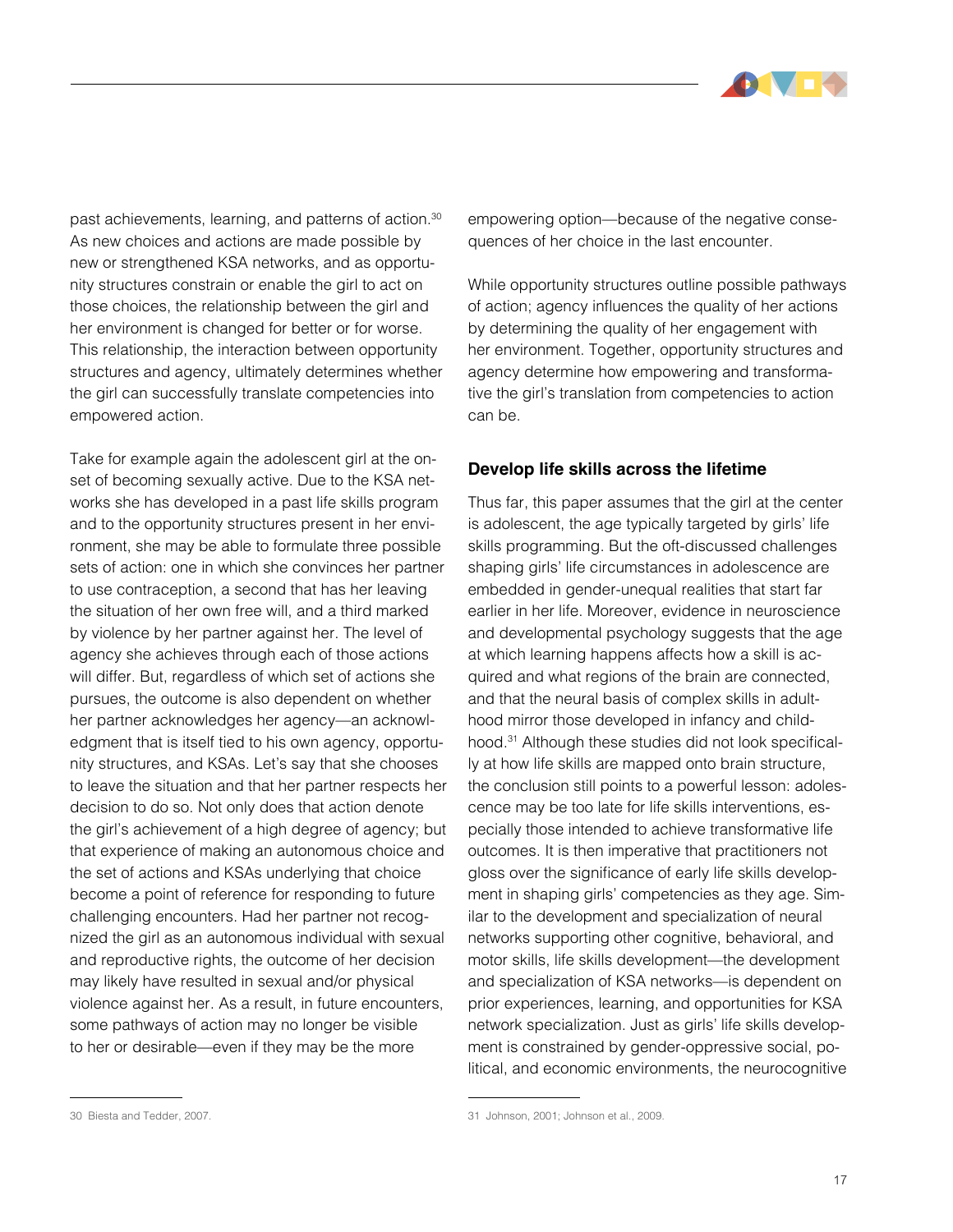#### **Box 2**

#### **Three additional ways to bring context into play**

In most life skills programs, context tends to serve as the backdrop to the life problem girls face or as the external enabling or disenabling environment in which girls are situated.<sup>25</sup> Many times, context is conceptualized as multi-layered, starting from the girl's most proximal microenvironment and extending outward like concentric rings to her most distant macro environment (see Figure 6). If context is viewed as dynamic, it is conceptualized as evolving with time or with other shifting external forces like social and economic policy, the political climate, or even cultural change.

In this paper, context is conceptualized not only as the multiple settings in which the girl moves about in her day-to-day but also as another dynamic factor at play in the translation and mediation of life skills into empowered action. That is, context includes the overlapping external environments in which the girl is located: her peer group, her family, her community, the policy

#### **Figure 6**



#### **Context as multi-layered environments**

25 Dupuy and Halvorsen, 2016.

context, the workplace, a health care center, or even the road to school. But, more importantly, context is something with which she interacts, by which she is shaped, and on which she acts (see Figure 7).

This paper has identified opportunity structures as the most important aspect of context to consider in the translation of life skills into empowered action. But context can also be brought into play at three other critical points in life skills interventions: in program design or adaptation, program delivery and pedagogy, and in preparation for girls to move from the safe space of the program to her lived realities.

#### **1. Program design**

First, because the challenges and opportunities girls face in their daily lives differ from setting to setting and country to country, context should play a key role in the design or adaptation of life skills programming. Many programs already conduct needs assessments and mid-course evaluations to ensure the program design process is inclusive and identifies the context-specific "life skills" that girls may need to overcome the context-specific effects of gender inequality. This is good practice but contributes to the narrow focus on skills for self-improvement as well as to the lack of attention to social change. Instead, programs should go one step further and, through an inclusive and participatory process with girls, identify aspects of girls' contexts to include in a theory of change for how context-specific life skills can be linked to broader gender transformative change. Specifically, context should inform how practitioners incorporate the knowledge about gender and power and the development of a gender consciousness that girls need to counter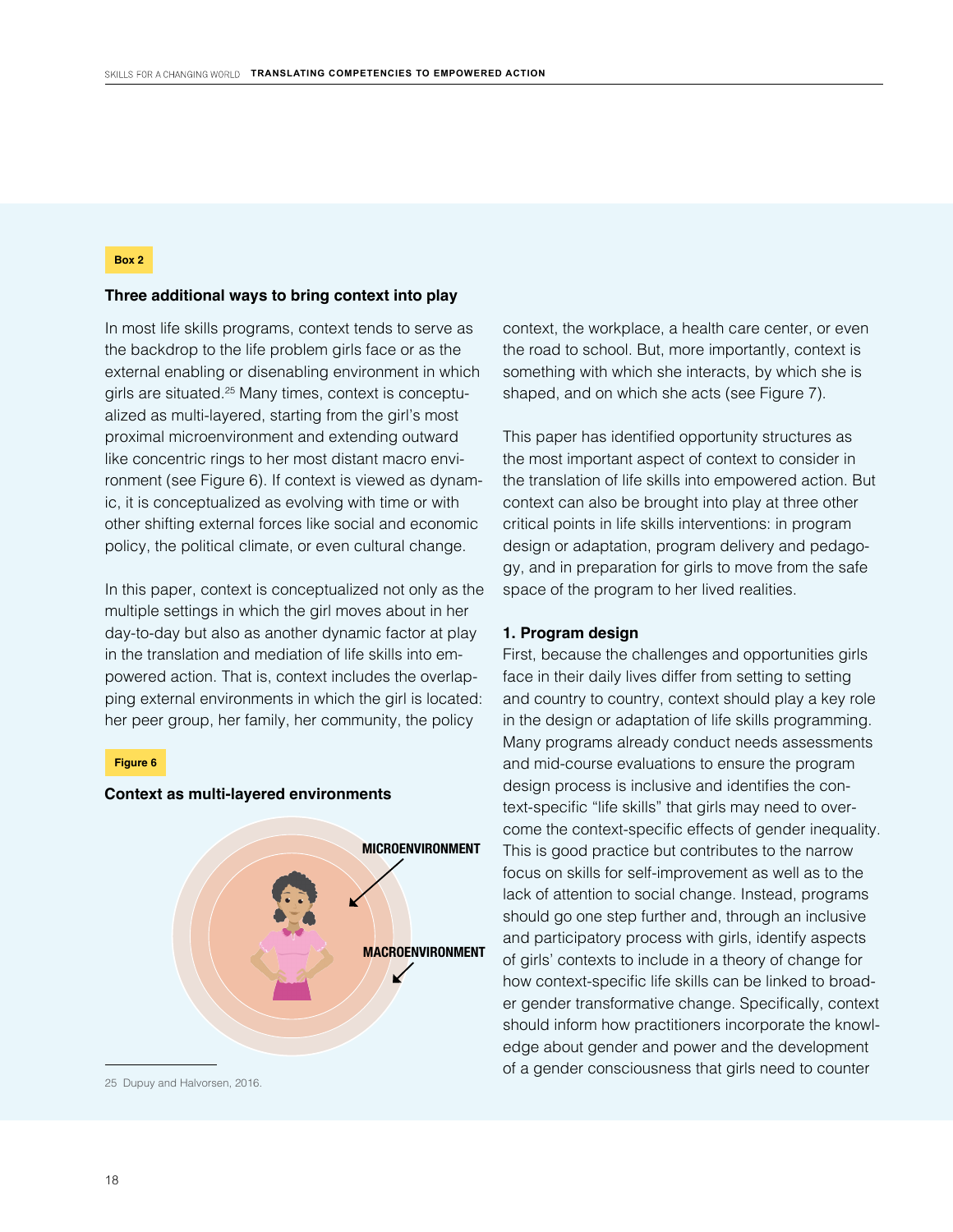



gender-based challenges faced across her different circles of context.

#### **2. Program delivery**

Second, because the learning environment of a life skills program plays such a critical role in the acquisition of KSAs, as well as in the connections made between KSA networks, the program context—especially the quality of program delivery and pedagogy—is vitally important to consider in linking life skills development to the learning and life outcomes of girls. Coincidentally, the non-formal sector (e.g., programs provided by NGOs) in which most girls' life skills programming are located offers the perfect space to try out innovative delivery mechanisms and non-traditional, critical dialogical, problem-based, and/or activity-based teaching and learning practices. In addition to creating different and potentially empowering learning environments, program implementers should take into consideration whether safe spaces in the program setting are safe and inclusive, or whether female mentors employed by the program might need extra technical and psychosocial support to facilitate gender transformative activities or to deliver

oftentimes culturally sensitive gender transformative curricula.

And, because the girl does not come to a life skills program as an empty slate, program implementers must also look at the girl as part of the program context. That is, what are the assets (the existing KSA networks) that the girl brings and on which the life skills program can build new or strengthen existing connections? Research on learner-centered pedagogies suggests that learning is most effective when building on the experiences and knowledge that children carry with them.<sup>26</sup> A life skills learning environment should be no different.

#### **3. Moving from safe spaces to lived realities**

Finally, because the opportunity structures (and relations of power) operating within her different circles of context ultimately constrain or enable her ability to translate skills into action, developing the girl's ability to read her context and to make decisions based on that read are critically important to life skills programming. This includes reading the situation, the actors directly or indirectly involved, the historical context, and the potential consequences of one course of action versus another, among many other things. As the girl moves from one context to another, especially from the safe space of the program to the more gender discriminatory environments outside of the program, this ability to read her contexts and to identify opportunity structures that she can leverage to her advantage determines her capacity to apply life skills to different life situations. Reading context, especially opportunity structures, is thus an important competency in and of itself—perhaps one that we would deem a foundational life skill that equips the girl for any life situation.

<sup>26</sup> Sahni, 2017; Vavrus, 2009; Vavrus and Bartlett, 2013; Haberland, 2015.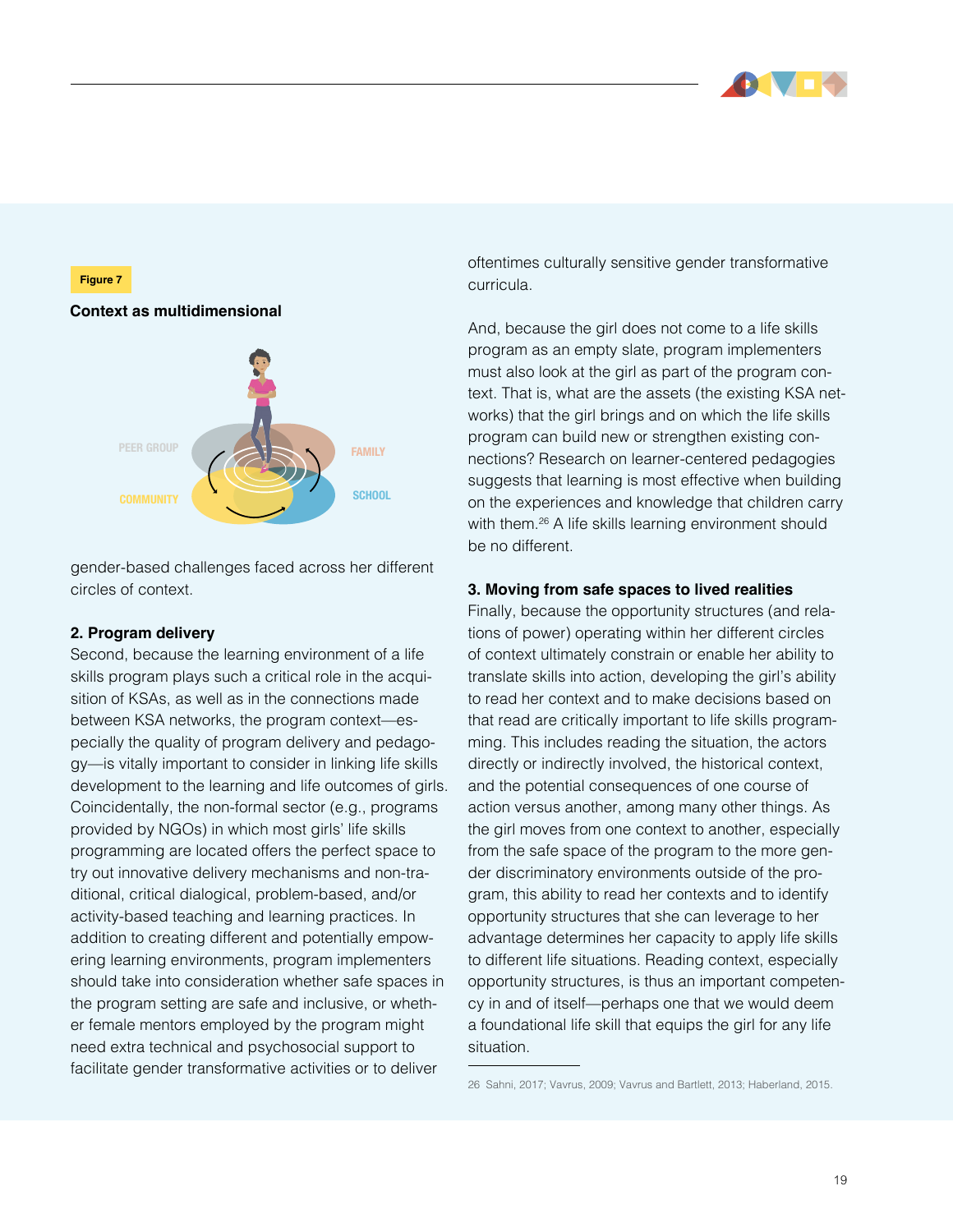<span id="page-19-0"></span>and psychological basis of girls' life skills development is constrained by the lack of opportunities to lay out the KSA networks undergirding more foundational competencies.

Take the earlier example describing the KSAs a girl might need to negotiate delaying her marriage. Now imagine that the girl at the center of that example is 7 years old. At this age, the girl may not be facing early marriage, but instead may want to play soccer—a sport that, in this example, her community may consider a boy's activity. In this lower-stakes situation, the girl would have to draw upon similar if not more basic KSAs than what she would need to activate a few years later when negotiating to delay her own marriage. Although more limited in scope, these may include: knowledge of gender differences and gender expectations, skills like positive self-concept and goal-orientation, and attitudes like determination to achieve one's aspirations and the belief that girls can also play soccer would come together to form the competencies needed to negotiate sports participation.

Because KSAs form more complex and specialized networks over time and through practice, there are clear program opportunities to strengthen the KSAs of girls in early childhood. More importantly, there is a clear need to build connections between the KSAs developed in early childhood and those KSAs she may need through early adolescence into adolescence, the time when gender-based challenges may be most consequential. Like curricular progressions in subject knowledge in school (e.g., basic principles of physics come before advanced principles of physics), it is im-

View our animation on the process of translating competencies to empowered action:

<http://brook.gs/2z7Q7d5>

portant to consider the nature of foundational life skills, starting from building block competencies early in life that are critical for the development of more complex competencies over time. As such, practitioners focused on adolescent girls' life skills must expand their target age population, if not at minimum coordinate with others implementing interventions across other points in the girl's lifetime.

# **Implications and next steps**

The first step to clarifying the concept of life skills is disentangling the KSAs that constitute competencies. It is not enough, however, to ensure life skills development links to transformative life outcomes. Practitioners must also attend to the dynamic and dialogical process of translation and mediation that determines whether, and how, a girl can transfer life skills from one context to another in a manner that is both empowering and transformative. Successful translation depends greatly on the capacity of the girl to learn from the past, to read her present context, to envision possibilities, and to act on her choices. It also depends on whether others recognize her autonomy as an agent of her own life and on the opportunity structures present or missing in her environment and relationships at the time of action.

Much of this paper has been directed at practitioners implementing girls' life skills programming in non-formal settings. But given the long-term developmental aspects of life skills, it is problematic for girls' life skills programming to remain confined within such spaces. Granted, the informality of this space has offered NGOs and practitioners the freedom to develop and test innovative approaches to girls' life skills programming. However, this paper suggests that such an approach to girls' life skills development at the periphery of the education system limits the potential for widespread social change for marginalized and vulnerable girls. Although small improvements in girls' life out-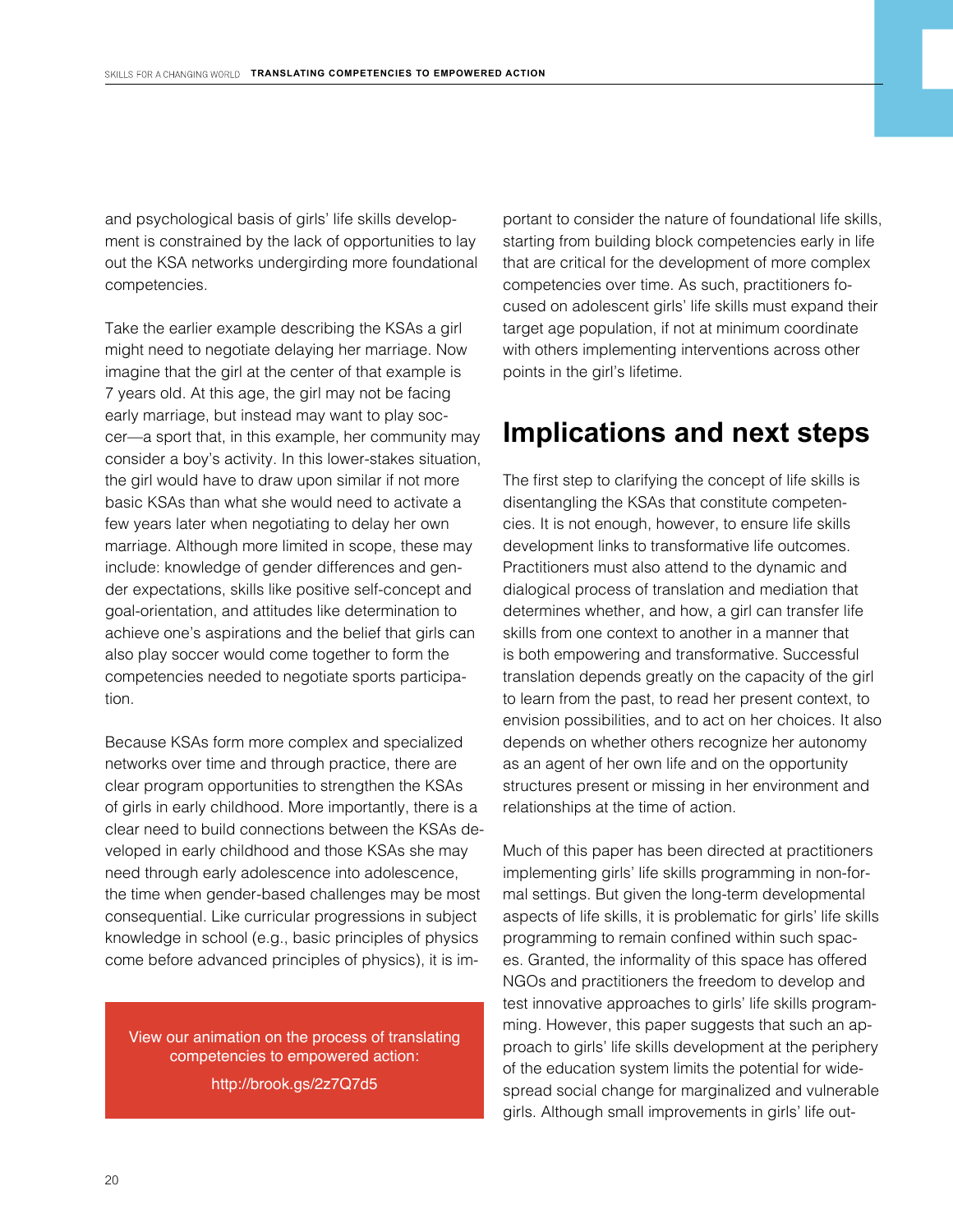

comes set in motion by non-formal or extracurricular life skills programs can lead to a ripple effect of wider change, progress will be slow without the integration of life skills programming into the standard practice of the formal education space where both girls and boys are served. Indeed, this paper suggests that life skills development should not be conceived by education policymakers, school administrators, and classroom teachers as supplemental to existing curricular goals nor specific to girls only, but as core and foundational to the vision of 21st century education systems for all children, including boys. Indeed, gender-transformative life skills education that is good for girls will be good for boys as well. Moreover, the evidence shows a wide-ranging set of outcomes associated with life skills development, including improved health and employment outcomes, that are important for achieving the wider social and economic development goals of education systems.<sup>32</sup>

This point about the need to integrate life skills programming into formal learning spaces has great implications for program design and implementation, especially when considering life skills from a dynamic systems perspective. Indeed, the non-linearity of life skills development and the influence of key mediating factors creates a degree of unpredictability and interdependency that makes it challenging for practitioners to design transformative life skills programing for girls in non-formal learning environments, let alone in formal learning environments. In addition, the continuous flow and continuous change of life skills development mean that practitioners and policymakers must be strategic in terms of when life skills programming are delivered in a girls' lifetime, in what "dosage", through what channels, and in what sequence of life skills. This calls for greater coordination between programs targeting different age groups of marginalized girls and different KSAs and competencies to better align

disparate programs and to ensure continuity in the girl's development over time.

In addition, to prepare girls for the crucial moment when learning must be put into practice in far more complex spheres than the program environment, practitioners must consider designing programs so that girls can practice translation in scenarios where the consequences of mediation are lower in stakes. Although prescribing implementation pathways is beyond the scope of this paper, research suggests that the most effective and desirable methods of nurturing and modeling the kinds of values, attitudes, and beliefs include learner-centered, participatory, experiential, and critical pedagogies. These approaches enable girls to reflect upon and envision possible choices in relation to circumstances in the past, present, or future.<sup>33</sup> In doing so, girls can draw on key KSAs while exercising agency and choice in support of better outcomes without being placed in harm's way.

In thinking of the mediating effect of opportunity structures on the girl's ability to translate skills into action, practitioners must also consider how opportunity structures within girls' immediate learning environment can impede on girls' agency. Specifically, consider the degree of empowerment and agency with which an educator performs the act of teaching itself. The educator's agency thus has a great deal of influence on the types of learning opportunities and on the

<sup>32</sup> Bandiera, n.d.; Adoho et al., 2014; Alcid, 2014; Shahnaz and Karim, 2008; Bandiera et al, 2014; Jackson et al., 2007

<sup>33</sup> For examples of such activities, see Sahni, Urvashi. (2017). Reaching for the Sky: Empowering Girls through Education. Washington, DC: Brookings Press.; USAID, PEPFAR, Youth Power. (2016). Guiding Principles for Building Soft Skills among Adolescents and Young Adults. [Draft for review.] Washington, DC: USAID, PEPFAR, Youth Power.; Harvey, B., Stuart, J., Swan, T. (2000). Evaluation of a drama-in-education programme to increase AIDS awareness in South African high schools: A randomized community intervention trial. International Journal of STD & AIDS 11, no. 2: 105-111.; Calero, Carla; Soares, Yuri; Corseuil, Carlos; Gonzales, Veronica; Kluve, Jochen. (2014). Can Arts-Based Interventions Enhance Labor Market Outcomes among Youth? Evidence from a Randomized Trial in Rio de Janeiro. IZA Discussion Paper no. 8210.; Shamagonam, James; Priscilla S. Reddy, Robert A. C. Ruiter, Myra Taylor, Champaklal C. Jinabhai, Pepijn Van Empelen, Bart Van Den Borne. (2005). The Effects of a Systematically Developed Photo-Novella on Knowledge, Attitudes, Communication and Behavioural Intentions with Respect to Sexually Transmitted Infestions among Secondary School Learners in South Africa. Health Promotion International 20, no. 2: 157-165.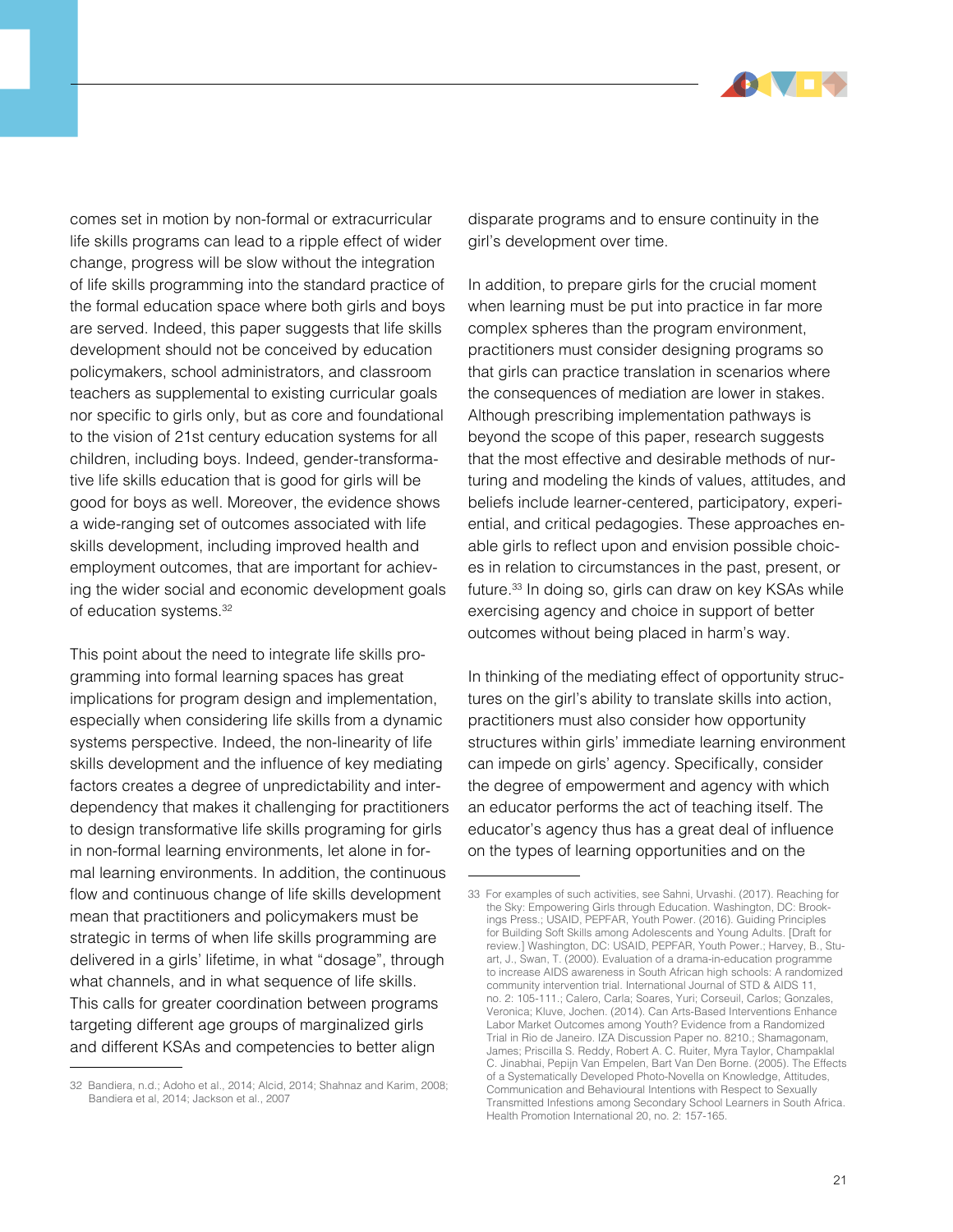<span id="page-21-0"></span>possibility of the girl developing her capacity to make choices and to build her agency. While some research shows that female educators from similar contexts as the learners may be more successful facilitators, $34$  in some cases, it means that the educators themselves may lack or oppose the competencies and agency that they are seeking to cultivate. Thus, it is crucial that comprehensive educator training is also embedded in program design and implementation to ensure that the context of the learning space itself supports the positive development of the girl's agency.

The framework offered in this paper also has implications for the measurement and assessment of life skills. While an in-depth discussion on life skills assessment is beyond the scope of this paper, viewing life skills development as a dynamic and dialogical process points to an ironic context-specificity and time-specificity for what has traditionally been conceptualized as constant and transferable. In other words, KSA networks are "softly assembled." They are highly variable as new connections are developed and old connections are pruned. Any attempts at measuring girls' life skills must consider the relative stability of competencies over time and across situations, rather than presume that a girl may have acquired it upon completion of a program.<sup>35</sup> Like other cognitive behavioral skills that girls (and boys) develop across their lifetime, what is captured about a girls' state of life skills at one point in time may be entirely different if measured at another time or in a different context.

Importantly, the framework described in this paper considers the influence of mediating factors on the process of successfully translating KSAs into empowered action. Such a framework could help push evaluators to think more holistically about incorporating indicators that capture context, translation, and mediation in measurements attempting to link life skills development to individual life outcomes for the girl and to wider systemic social change.

More research is needed to better understand how to design, implement, and assess gender-transformative life skills programming. In the meantime, an important next step is to bring together key actors at the forefront of girls' life skills programming—including those at UNICEF, the U.K.'s Department for International Development's Girls' Education Challenge, Room to Read, Dream a Dream, and a host of other girls' education NGOs—to put the conceptual framework offered here to the test. Important to this endeavor will be to bring to the table long-standing actors in the life skills education space who have not traditionally taken a gender-transformative approach but have done much to advance the evidence around positive youth development, including the U.S. Agency for International Development (USAID) and the Youth Power collaborative, the Youth Employment Funders' Group, the Inter-American Development Bank (IDB), and those promoting a developmental assets approach. Given the widespread popularity of life skills and the plethora of definitions and approaches, it is critical that the field begin to move toward a consistent and holistic framework defined by a set of core components and key principles. The one proposed here draws from research in neuroscience, developmental psychology, and gender and empowerment to outline an approach that places learning and gender-transformative change at the center.

# **Conclusions**

Unlike the technical problems that typically characterize what learners face in school or vocational training, the gender-based challenges that girls (and boys) must navigate in life are grounded and embedded in dynamic structures of inequality, relations of power, and histories of oppression. The life challenges girls face are compounded by other forms of marginaliza-

<sup>34</sup> Tembon and Fort, 2008.

<sup>35</sup> Smith and Thelen, 2003.; Thelen, 2005.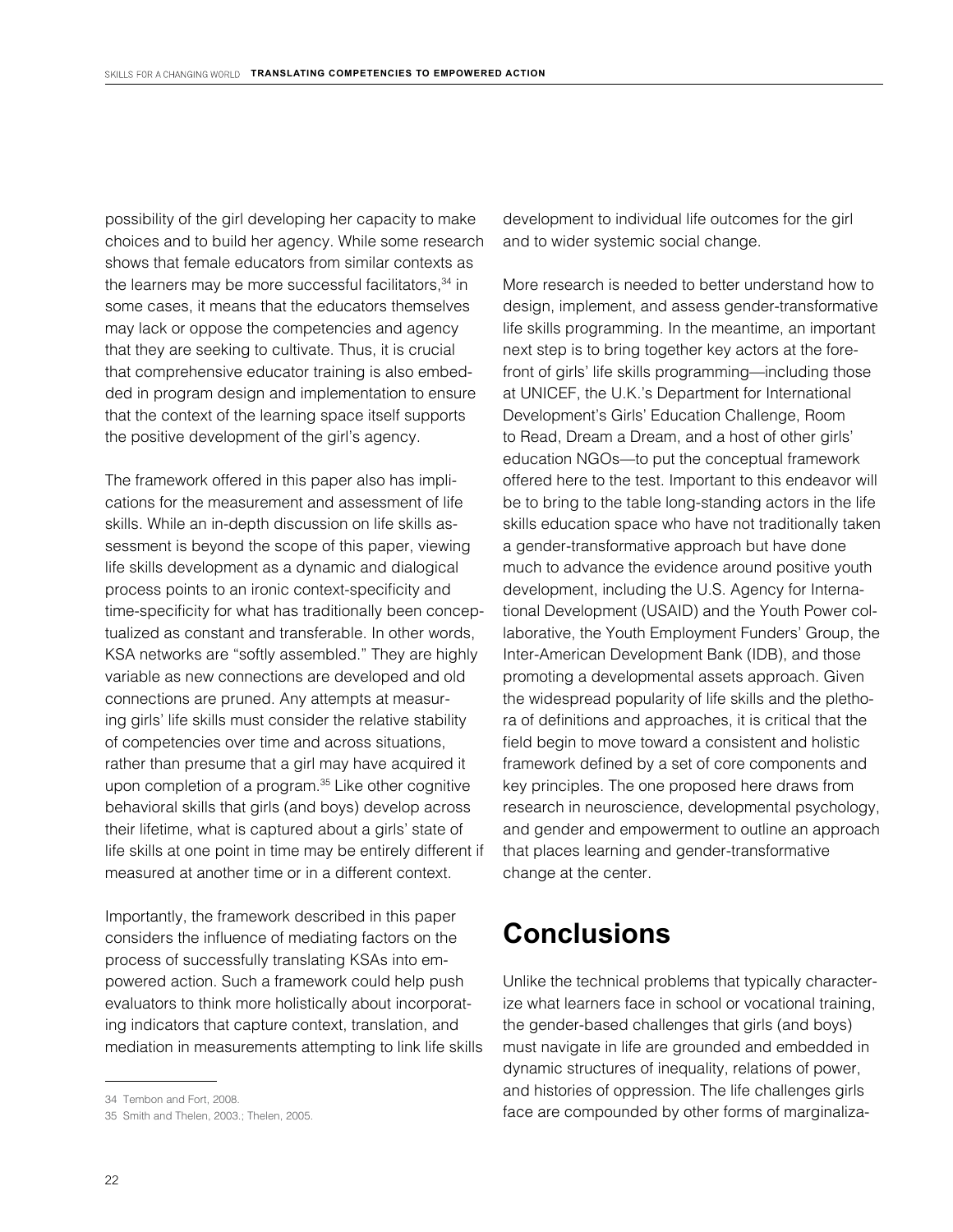

"Shifting attention in life skills programming from thinking specifically about skills to thinking about the interconnected networks of KSAs entails a more deliberate attempt to develop a wider breadth of skills in time with the mastery of context-specific information and the development of a gender consciousness."

tion: socioeconomic status, class or caste, religion, indigeneity, sexual orientation, geographic location, among others. If practitioners, policymakers, and other key stakeholders start with the assumption that marginalized girls (and boys) need life skills because of the disempowering effects of gender inequality or poverty, or because of their heightened vulnerability to exploitation and abuse, then we would argue that any life skills program that aims to help equip the girl (or boy) to thrive in her existing environment is woefully inadequate.

Instead, this paper argues that life skills practitioners must intentionally build in transformational social change outcomes into their program goals and design, rather than placing the burden of social change on girls themselves—regardless of how empowered they are—once they leave the program. Such social

change outcomes can range from a change in the gendered rules of engagement, a transformation of the terms of recognition by others, or an increase in the girl's capacity to live a life of her own choosing.

This abstract mission of providing girls with the skills they need to be successful in and beyond school is easy to get behind, but challenging to define let alone measure progress. Our framework is complex, nuanced, and iterative. Its nonlinear progression suggests a difficult practical application, but triggering social change was not meant to be easy. We've identified four underlying principles (see Box 3) to help practitioners and policymakers adapt or retrofit this framework to new or existing life skills programming.

Shifting attention in life skills programming from thinking specifically about skills to thinking about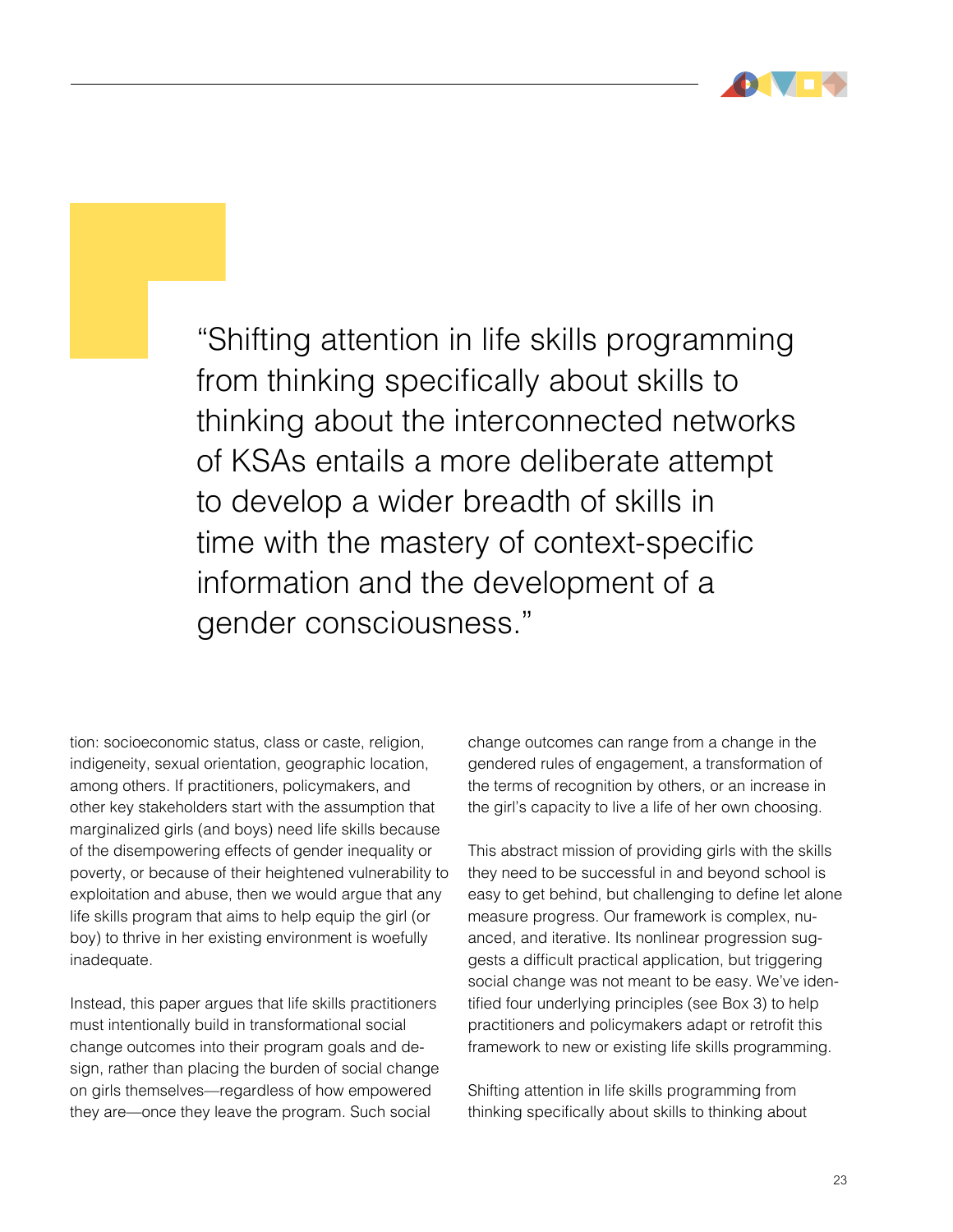#### **Box 3**

**Four core principles for gender-transformative life skills programming**

## **Consider a broader range of competences.**

Life skills are competencies constituted by dynamic networks of knowledge, skills, and attitudes. Life skills practitioners and policymakers must therefore consider a broader range of competencies and be specific about the KSAs that constitute those competencies.

## **Design for five touch points in programming.**

Program design, delivery, and assessment must consider five critical touch points in life skills development and social change: 1) building competencies, 2) translation and mediation, 3) empowered action, 4) individual life outcome, and 5) systemic change.

## **Be intentional about development and change.**

Life skills development is a continuous, dialogical, and non-linear process of cognitive, emotional, psychological, behavioral, and social change that happens over the life course. Life skills practitioners must therefore be intentional about the interaction between the development and change happening at the level of the individual girl and at the level of her community and broader environment.

# **Support girls to 'read' context, gender, and power.**

Life skills programs must support girls to recognize and leverage the dynamic mediating factors (opportunity structures and agency) that influence her capacity to translate KSAs into empowered action. This includes equipping girls with the ability to read her contexts and with an understanding of gender and power.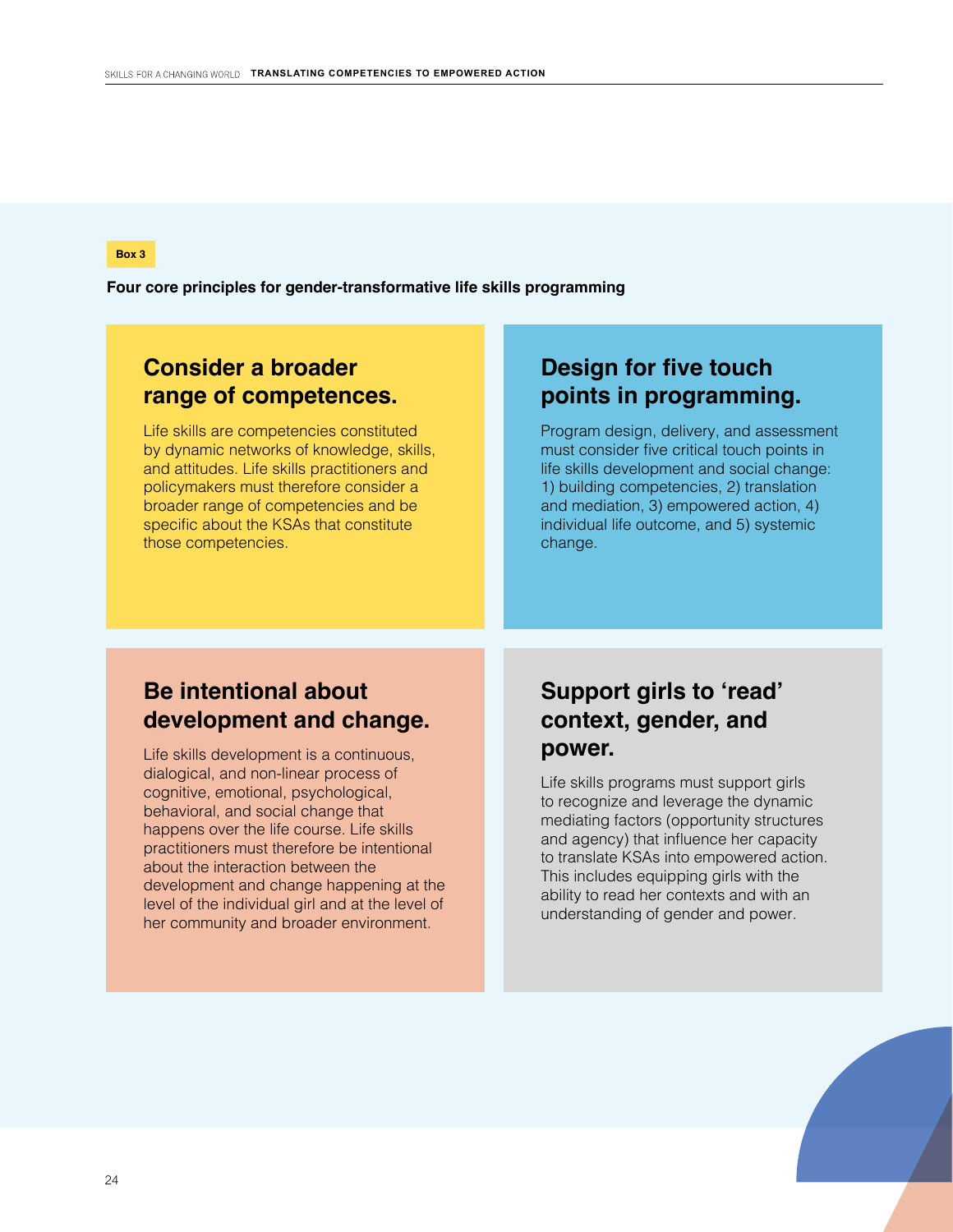

the interconnected networks of KSAs entails a more deliberate attempt to develop a wider breadth of skills in time with the mastery of context-specific information and the development of a gender consciousness. Reconceptualizing the whats of life skills is the first step to designing more holistic life skills programming that builds girls' competencies and capacities to function both independently and interdependently in society. Tending to the hows of life skills ensures programming is transformative, and that KSAs developed in one context are transferable from situation to situation and translate into action that changes the circumstances that created the life obstacles in the first place. It also points attention to the opportunity structures that mediate the successful translation of life skills into empowered action, and the important role of agency in mediating the quality of the girl's engagement with her environment.

Defining life skills as competencies pushes the field to consider a wider breadth of skills when designing interventions that build girls' capacity to envision and pursue alternative futures, to stand up against gender injustice, and to participate fully in society as equal human beings. It moves us from banking systems of empowerment to question the roles of pedagogy and the application of learning outcomes to affect change in life outcomes for girls. Importantly, it shifts our comprehension of skills from linear notions to dynamic processes. However, this framework should not place the onus of development and change solely on the shoulders of girls. After all, in order to lead successful and meaningful lives of their own choosing, girls must have the capacity to choose. Whether or not she has choice is heavily influenced by the opportunity structures in her environment that are out of her control no matter her degree of agency.

Rather, because of its explicit recognition of the important role of context, the framework presented in this paper necessitates that it be adopted by practitioners and policymakers simultaneously with interventions

targeting social norms change within the communities from which girls come; specifically negative social attitudes toward girls' or boys' education; restrictive gender norms, practices, and expectations (for both females and males); structures of gender-based inequality; unequal gender relations, etc. This is especially the case for girls because of the potential for backlash or violence against girls by members of the community when girls begin to display behaviors and attitudes that may appear to go against the grain.

In addition, while this framework was developed with the girl in mind, the gender lens layered onto the life skills discussion makes this framework applicable to life skills work with boys. In particular, the attention to the KSAs that constitute key competencies; the significance of opportunity structures and the ability to read contexts; and the level of agency mediating the translation of skills to empowered action. More work is needed to understand what might be unique to boys' life skills development and practice that will help refine our understanding of how life skills can be tapped to help youth prepare for, adapt to, and define their 21st century realities.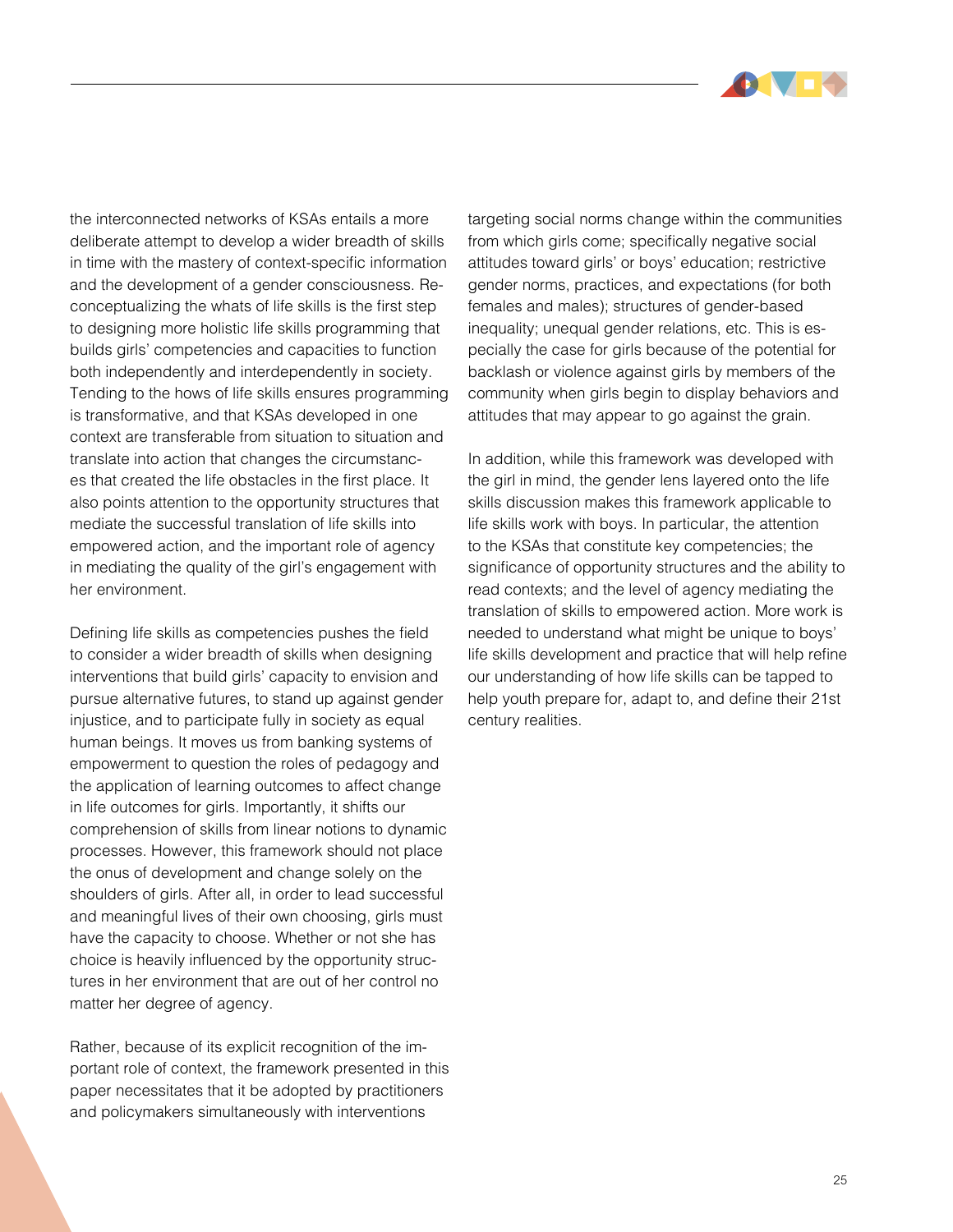# <span id="page-25-0"></span>**References**

- Adoho, F., Chakravarty, S., Korkoyah, D. T., Lundberg, M. K., & Tasneem, A. (2014). The impact of an adolescent girls employment program: the EPAG project in Liberia. World Bank Policy Research Working Paper, (6832). Retrieved from http://papers.ssrn.com/sol3/papers.cfm?abstract\_id=2420245.
- Adolph, K. & Robinson, S. R. (2013). The road to walking: What learning to walk tells us about development. In P. Zelazo (Ed.), Oxford Handbook of Developmental Psychology, pp. 403-443. New York: Oxford University Press.
- AED Center for Gender Equity. (2009). Mentoring guide for life skills. Retrieved from http://www.ungei.org/LifeSkills.pdf
- AGE Africa. Chat Girls' Club. Retrieved from: http://ageafrica.org/chats-girls-club/
- Alcid, A. (2014). A randomized controlled trial of Akazi Kanoze youth in rural Rwanda. Education Development Center, Inc.
- Alsop, R., Bertelsen, M., & Holland, J. (2006). Empowerment in practice from analysis to implementation. Washington, D.C.: The World Bank.
- Amin, S., & et al. (2016). Delaying child marriage through community-based skillsdevelopment programs for girls: Results from a randomized controlled study in rural Bangladesh. New York and Dhaka: Population Council.
- Archer, M. S. (2003). Structure, Agency and the Internal Conversation. Cambridge: Cambridge University Press.
- Austrian, K., Hewett, P. C., Soler-Hampejsek, E., Bozzani, F., Behrman, J. R,. & Digitale J. (2016). Adolescent girls empowerment programme: Research and evaluation mid-term technical report. Retrieved from Population Council: http:// www.popcouncil.org/uploads/pdfs/2016PGY\_AGEPMidtermReport.pdf
- Bandiera, O., & et al. (n.d.). Empowerment and livelihood for adolescents in Sierra Leone. New Haven: Innovations for Poverty Action.
- Bandiera, O., & et al. (2014). Women's empowerment in action: Evidence from a randomized control trial in Africa. London School of Economics. Retrieved from http://www.lse.ac.uk/economics/people/facultyPersonalPages/facultyFiles/ RobinBurgess/WomensEmpowermentInAction0314.pdf;
- Beaman, L., Duflo, E., Pande, R., & Topalova, P. (2012). Female leadership raises aspirations and educational attainment for girls: A policy experiment in India. Science 335, no. 6068: 582-586.
- Biesta, G. &Tedder, M. (2007). Agency and learning in the lifecourse: Towards an ecological perspective. Studies in the Education of Adults 39, no. 2: 132-149.
- Binkley, M., Erstad, O., Herman, J., Raizen, S., Ripley, M., Miller-Ricci, M., & Rumble, M. (2012). Defining twenty-first century skills. In B. McGaw & E. Care (Eds), Assessment and Teaching of 21st Century Skills (pp 17-.66). New York, NY: Springer.
- Boler, T. & Aggleton, P. (2005). Life skills education for HIV prevention: A critical analysis. London: Save the Children and ActionAid International.
- Botvin, G. J., & Kantor, L. W. (2000). Preventing alcohol and tobacco use through life skills training. Alcohol Research & Health, 24(4), 250–257.
- Cadena, C., & et al. (2015). Assessing girls' life skills and children's reading habits in marginalized districts in Nepal. Washington, D.C.: The George Washington University.
- Camfed. (2017). Camfed Internal Memo, August 2017. Unpublished internal memo, Camfed.
- CARE. (2014). Leadership: A tool for girls' empowerment. CARE.
- DeJaeghere, J., & Lee, S. K. (2011). What matters for marginalized girls and boys in Bangladesh: A capabilities approach for understanding educational well-being and empowerment. Research in Comparative and International Education 6, no. 1: 27-42.
- DeJaeghere, J., Pellowski Wiger, N., & Willemsen, L. W. (2016). Broadening educational outcomes: Social relations, skills development, and employability for youth. Comparative Education Review 60, no. 3: 457-479.
- Destrooper, T., & Parmentier, S. (2017). Gender-aware and place-based transitional justice in Guatemala. Social & Legal Studies. Advance online publication. doi: 10.1177/0964663917718050.
- Dream a Dream. (2017). Life Skills for a Society Powered by Choice. Retrieved from http://dreamadream.org/whitepapers.
- Dupuy, K. & Halvorsen, S. (2016). Life Skills, Girls, and Non-Formal Contexts in Developing Countries: A Global Literature Review. Unpublished draft manuscript, Chr. Michelsen Institute.
- Edmeades, J., Hayes, R., & Gaynair, G. (2014). Improving the lives of married, adolescent girls in Amhara, Ethiopia. Retrieved from ICRW: https://www.icrw. org/publications/improving-the-lives-of-married-adolescent-girls-in-amharaethiopia/
- Fancy, K. (2012). Because I am a girl The state of the world's girls 2012. Retrieved from Plan International: http://www.ungei.org/The-State-of-the-World-s-Girls-Learning-for-Life-Plan-International-2012.pdf
- Glasswing International. (2017). Community schools. Retrieved from: https://glasswing.org/wp-content/uploads/2017/05/GWI\_Community-Schools\_26Junio2017.pdf
- Grassroot Soccer. (n.d.). Taking an asset-based approach to adolescent development. Unpublished internal memo, Grassroot Soccer.
- Haberland, N. A. (2015). The case for addressing gender and power in sexuality and HIV education: A comprehensive review of evaluation studies. International Perspectives on Sexual and Reproductive Health. 41(1): 31-42.
- Hillenbrand, E., Karim, N., Mohanraj, P., & Wu, D. (2015). Measuring gendertransformative change: A review of literature and promising practices. Working Paper. CARE USA.
- Jackson, R., & et al. (2007). Youth opportunity grant initiative: Impact and synthesis report. Decision Information Resources, Inc.
- Johnson, M. H. (2001). Functional brain development in humans. Nature Reviews Neuroscience 2: 475-483.
- Johnson, M. H.; Grossman, T., & Kadosh, K. C. (2009). Mapping functional brain development: Building a social brain through interactive specialization. Developmental Psychology 45, no. 1: 151-159.
- Kabeer, N. (1999). Resources, agency, achievements: Reflections on the measurement of women's empowerment. Development and Change 30: 435-464.
- Magnani, R., & et al. (2005). The impact of life skills education on adolescent sexual risk behaviors in KwaZulu-Natal, South Africa. Journal of Adolescent Health, 36, 289–304.
- Marcus, R., & Page, E. (2016). Rigorous review: Girls' learning and empowerment The role of school environments. Retrieved from UNGEI: http://www.ungei.org/ index\_6365.html
- Maswikwa, B., Richter, L., Kaufman, J., & Nandi, A. (2015). Minimum marriage age laws and the prevalence of child marriage and adolescent birth: Evidence from Sub-Saharan Africa. International Perspectives on Sexual and Reproductive Health 41, no. 2:58-68.
- Meyer, I. H. (2015). Resilience in the study of minority stress and health of sexual and gender minorities. Psychology of Sexual Orientation and Gender Diversity: 2, no. 3, 209-213.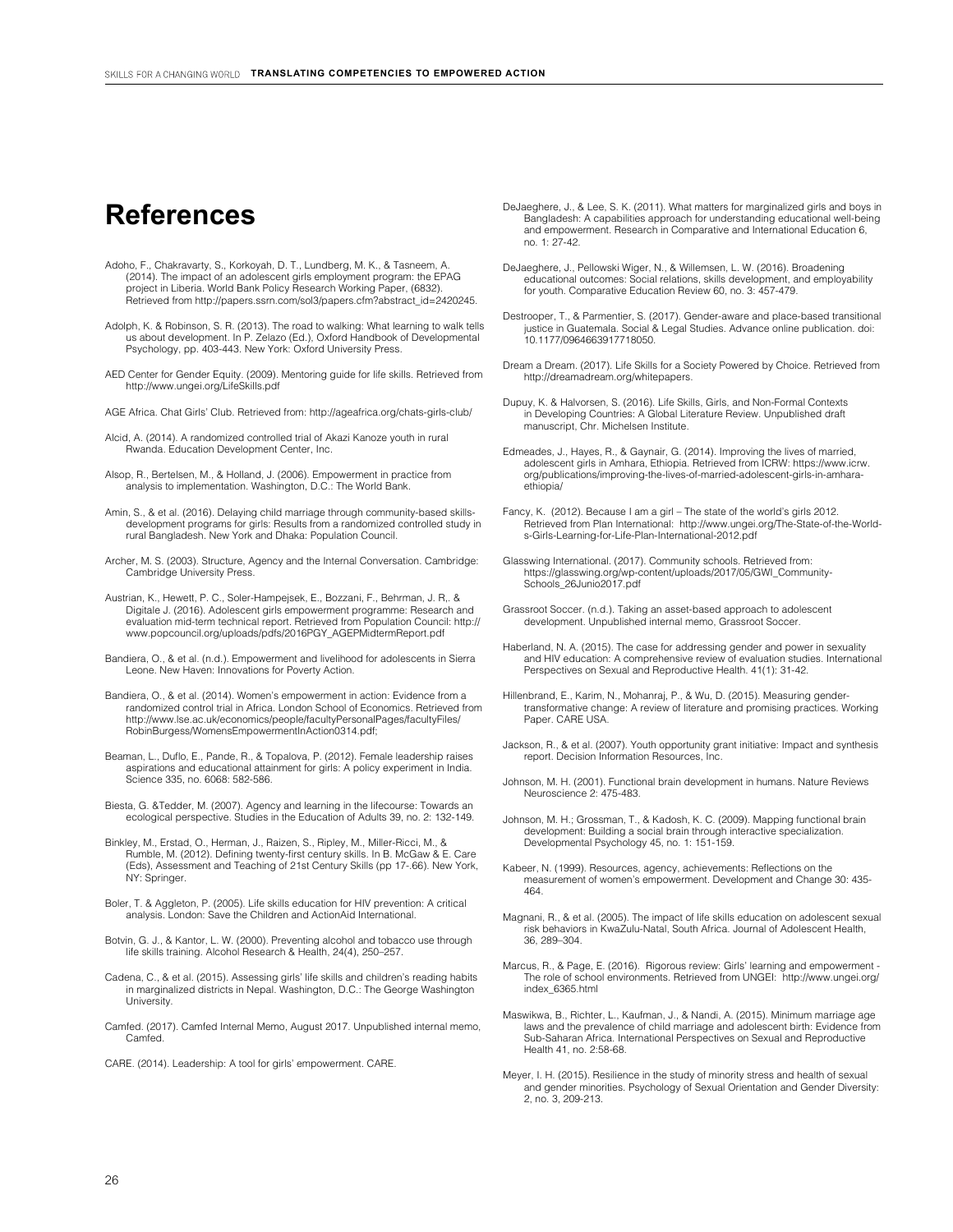

Mosedale, S. (2005). Assessing women's empowerment: Towards a conceptual framework. Journal of International Development, 17(2): 243-257.

Organization for Economic Co-operation and Development. (2016). Global competency for an inclusive world. Retrieved from: https://www.oecd.org/ education/Global-competency-for-an-inclusive-world.pdf

- Population Council. (2016). Building Girls' Protective Assets: A Collection of Tools for Program Design. New York: Population Council.
- Room to Read. (2015). Global Monitoring Report 2015. Retrieved from: https://www. roomtoread.org/media/634255/gmr-2015-final\_low-resolution.pdf
- Roy, J. S. (2013). Skill Training for Advancing Resources. Retrieved from http:// www.brac.net/sites/default/files/5.%20PPT\_Skill%20Training%20for%20 Advancing%20Resources%20(STAR)%20compressed.pdf.
- Sahni, U. (2017). Reaching for the Sky: Empowering Girls through Education. Washington, DC: Brookings Institution Press.
- Scales, P. C., Benson, P. L., Fraher, K., Syvertsen, A. K., Dershem, L., Makonnen, R., Nazneen, S., & Titus, S. (2013). Building development assets to empower adolescent girls in rural Bangladesh: evaluation of project Kishoree Kontha. Journal of Research on Adolescence 23, no. 1: 171-184.
- The Search Institute. (2007). Discovering what kids need to succeed. 40 developmental assets for adolescents. Minneapolis, MN: The Search Institute.
- Shahnaz, R., & Karim, R. (2008). Providing microfinance and social space to empower adolescent girls: An evaluation of BRAC's ELA centres. Dhaka: BRAC.
- Sidle, A. (2016). Social and emotional competencies are important as academics. Retrieved from Teach for All: http://teachforall.org/en/social-and-emotionalcompetencies-are-important-academics
- Smith, L. B., & Thelen, E. (2003). Development as a dynamic system. TRENDS in Cognitive Sciences 7, no. 8: 343-348.
- Smolovic, S., Domovic Bulut, S., & Vujosevic, D. (2011). Adolescents' peer leader manual for life skills development. Retrieved from Save the Children: https:// resourcecentre.savethechildren.net/node/5182/pdf/5182.pdf
- Standard Chartered. 2017. Sport + education = Economic empowerment. Retrieved from https://www.sc.com/en/sustainability/investing-in-communities/goal.html
- Stromquist, N. P. (2015). Women's empowerment and education: Linking knowledge to transformative action. European Journal of Education 50, no. 3: 307-324.
- Svanemyr, J., & et al. (2015). Creating an enabling environment for adolescent sexual and reproductive health: A framework and promising approaches. Journal of Adolescent Health, 56, S7–S14.
- Tembon, M., & Fort, L. (2008). Girls' education in the 21st century: Gender equality, empowerment, and economic growth. Retrieved from World Bank: http://siteresources.worldbank.org/EDUCATION/ Resources/278200-1099079877269/547664-1099080014368/DID\_Girls\_edu. pdf
- Thelen, E. (2005). Dynamic systems theory and the complexity of change. Psychoanalytic Dialogues 15, no. 2: 255-283.
- UKAID. (2015). Girls' education challenge Project profiles. Retrieved from: https://www.gov.uk/government/uploads/system/uploads/attachment\_data/ file/415489/GEC-Project-Profile-booklet-March2015.pdf
- UNESCO (2001). Life Skills based education for drug use prevention training manual. Retrieved from: http://webarchive.unesco. org/20161120150914/http://portal.unesco.org/education/en/ files/39462/1115.1214053DrugUsePreventionTrainingManual.pdf/ DrugUsePreventionTrainingManual.pdf
- UNESCO. (2012). Regional handbook on life skills programmed for non-formal education. Retrieved from http://unesdoc.unesco.org/ images/0021/002175/217507e.pdf
- UNGEI. (2012). Gender and skills development: A review background paper for the EFA Global Monitoring Report 2012. Retrieved from https://www.macfound.org/ media/files/UNGEI\_Gender\_and\_Skills.pdf
- UNICEF. (2012). Global evaluation of life skills education programmes. Retrieved from: https://www.unicef.org/evaldatabase/files/UNICEF\_GLS\_Web.pdf
- USAID & IREX. (2014). 21st century youth competencies assessment. Retrieved from: https://www.irex.org/sites/default/files/node/resource/west-bank-youthcompetencies-assessment-full-report.pdf
- USAID. (2012). Youth in development policy: Realizing the demographic opportunity. Washington, DC: USAID.
- USAID, PEPFAR, Youth Power. (2016). Guiding principles for building soft skills among adolescents and young adults. [Draft for review.] Washington, DC: USAID, PEPFAR, Youth Power.
- van Eerdewijk, A., Wong, F., Vaast, C., Newton, J., Tyszler, M., & Pennington, A. (2017). White paper: A conceptual model of women and girls' empowerment. Amsterdam: Royal Tropical Institute (KIT).
- Vavrus, F. (2009). The cultural politics of constructivist pedagogies: Teacher education reform in the United Republic of Tanzania. International Journal of Educational Development 29: 303–11.
- Vavrus, F., & Bartlett, L. (2013). Teaching in Tension: International Pedagogies, National Policies, and Teachers' Practices in Tanzania. Pittsburgh, PA: Sense Publishers.
- Whitehurst, G. J. (2016). Grading soft skills: The Brookings soft skills report card. Evidence Speaks Reports 2 (no. 4).
- The World Bank. (2013). Life skills: What are they, why do they matter, and how are they taught? Retrieved from: http://documents.worldbank.org/curated/ en/569931468331784110/pdf/816730BRI0AGI00Box0379842B00PUBLIC0.pdf
- World Health Organization. (2012). Partners in life skills education: Conclusions from a United Nations inter-agency meeting. Retrieved from http://www.who.int/ mental\_health/media/en/30.pdf
- World Health Organization. (2003). Skills for health skills-based health education including life skills: An important component of a child-friendly/health-promoting school. Retrieved from: http://www.who.int/school\_youth\_health/ media/en/sch\_skills4health\_03.pdf
- Yankey, T., & Biswas, U. N. (2012). Life skills training as an effective intervention strategy to reduce stress among Tibetan refugee adolescents. Journal of Refugee Studies, 25(4), 514–536.
- Yuen, M., & et al. (2010). Enhancing life skills development: Chinese adolescents' perceptions. Pastoral Care in Education, 28(4), 295–310.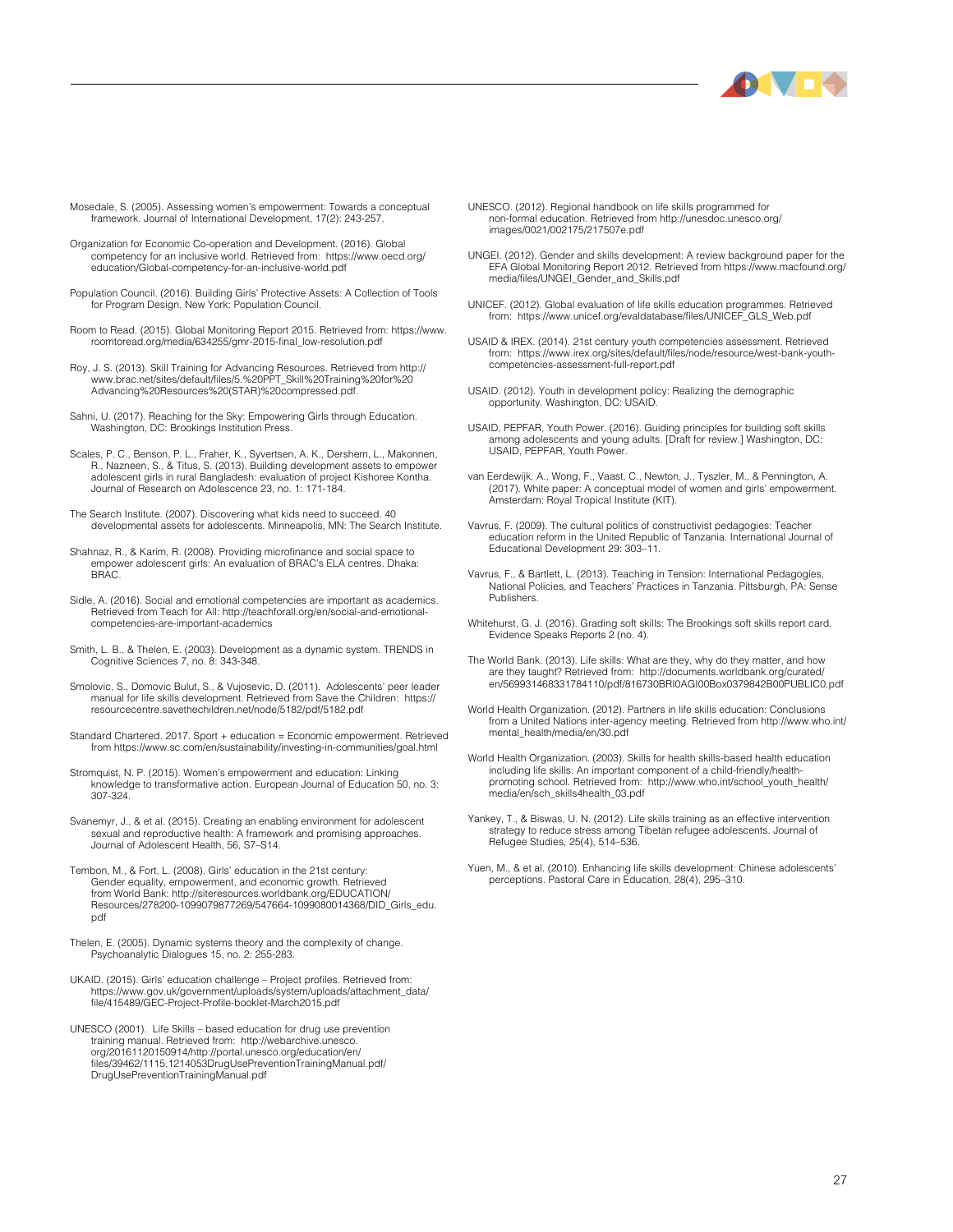# <span id="page-27-0"></span>**Appendix 1: A Sample of Conceptualizations of Life Skills by Organizations Implementing Girls' Life Skills Programming**

| <b>Organization</b>                                                   | <b>Conceptualizations of Life Skills1</b>                                                                                                                                                                                                                                                                                                                                                                                                                                                                                                                                                                                                                                                                                                                                                                                                                                                                                                                                                                                                                                                                                                                                                                                                                                                    |
|-----------------------------------------------------------------------|----------------------------------------------------------------------------------------------------------------------------------------------------------------------------------------------------------------------------------------------------------------------------------------------------------------------------------------------------------------------------------------------------------------------------------------------------------------------------------------------------------------------------------------------------------------------------------------------------------------------------------------------------------------------------------------------------------------------------------------------------------------------------------------------------------------------------------------------------------------------------------------------------------------------------------------------------------------------------------------------------------------------------------------------------------------------------------------------------------------------------------------------------------------------------------------------------------------------------------------------------------------------------------------------|
| <b>Advancing Girls'</b><br><b>Education in Africa</b><br>(AGE Africa) | "[Examples of] life and leadership skills [are] sexual and reproductive health, group facilitation,<br>gender and rights, as well as self-advocacy. These soft skills are important for girls' emotional<br>development and are shown to keep them engaged and enrolled in secondary school." <sup>2</sup>                                                                                                                                                                                                                                                                                                                                                                                                                                                                                                                                                                                                                                                                                                                                                                                                                                                                                                                                                                                   |
| <b>BRAC</b>                                                           | Life skills training objectives of the STAR program are:<br>"-Educate the learners about their rights<br>-Creating awareness regarding burning issues (child marriage, child abuse, drugs addiction,<br>dowry, eve teasing, rape, HIV AIDS, health puberty, menstruation<br>-Educate learners with the social norms and values" <sup>3</sup>                                                                                                                                                                                                                                                                                                                                                                                                                                                                                                                                                                                                                                                                                                                                                                                                                                                                                                                                                 |
| <b>Camfed</b>                                                         | "Camfed's life skills program prepares students for a post-secondary life in which self-direction is<br>essential to thrive in contexts where prospects for further education or formal employment are low.<br>It helps children build self-awareness of their strengths while concurrently developing their critical<br>thinking, problem-solving and communications skills. To raise learning outcomes and prepare<br>students for the future, it encourages them to develop personal goals to create their own better<br>future and links these to the importance of achieving success at school."4                                                                                                                                                                                                                                                                                                                                                                                                                                                                                                                                                                                                                                                                                       |
| <b>CARE</b>                                                           | "Activities and actions in this part of a girls' leadership model are focused on developing the<br>following six competencies in girls:<br>1. Confidence: A confident girl is aware of her opinions, goals and abilities, and acts to assert<br>herself in order to influence and change her life and world.<br>2. Voice/Assertion: A girl who has found her voice is comfortable sharing her thoughts and<br>ideas with others, and knows she has the right to do so.<br>3. Decision-making/Action: A girl who demonstrates sound decision-making understands that<br>her own decisions matter for herself, for her future, and, often, for others.<br>4. Organization: A girl with organization skills is able to organize herself and her actions in<br>order to accomplish a goal, and to take an idea and put it into reality.<br>5. Vision and ability to motivate others: A girl with a strong and clear vision and who is able to<br>motivate others brings people together to accomplish a task.<br>6. Negotiation: A girl who can dialogue with others, intends to reach an understanding,<br>resolve points of difference, or gain advantage in the outcome of a dialogue, produce an<br>agreement over issues and bargain for herself or for collective advantage." <sup>5</sup> |
| <b>Dream a Dream</b>                                                  | "Life skills are abilities for adaptive and positive behavior that enable individuals to deal<br>effectively with the demands and challenges of everyday life. In particular, life skills are a group<br>of psychosocial competencies and interpersonal skills that help people make informed decisions,<br>solve problems, think critically and creatively, communicate effectively, build healthy relationships,<br>empathize with others, and cope with and manage their lives in a healthy and productive manner." <sup>6</sup>                                                                                                                                                                                                                                                                                                                                                                                                                                                                                                                                                                                                                                                                                                                                                          |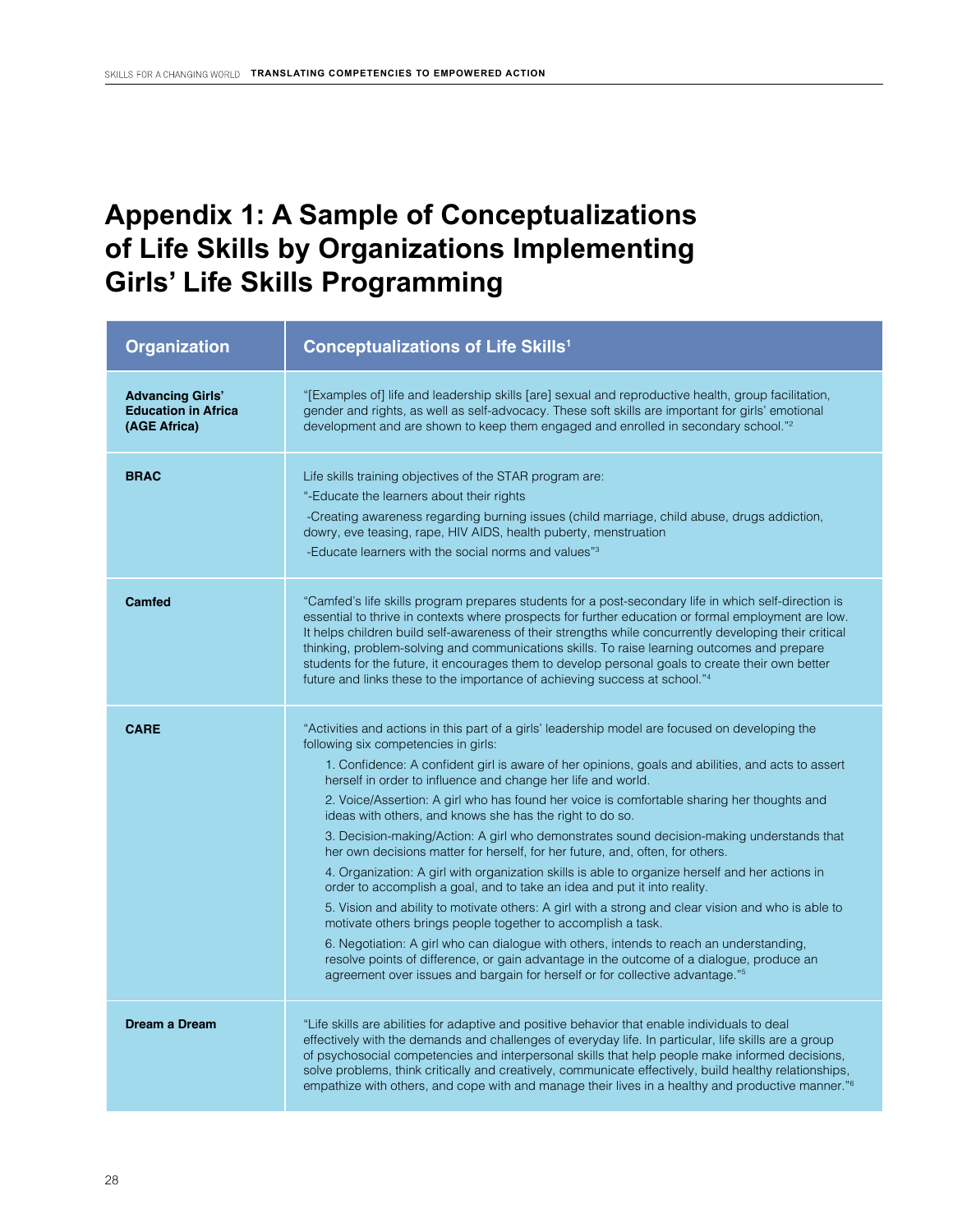

 $\overline{\phantom{a}}$ 

| <b>Organization</b>       | <b>Conceptualizations of Life Skills<sup>1</sup></b>                                                                                                                                                                                                                                                                                                                                                                                                                                                                                                                                                                                                                                                                                                                                                            |
|---------------------------|-----------------------------------------------------------------------------------------------------------------------------------------------------------------------------------------------------------------------------------------------------------------------------------------------------------------------------------------------------------------------------------------------------------------------------------------------------------------------------------------------------------------------------------------------------------------------------------------------------------------------------------------------------------------------------------------------------------------------------------------------------------------------------------------------------------------|
| Glasswing                 | "Youth build core skills that are important for long term success, such as leadership, restorative<br>practices, cognitive development, conflict-resolution, problem solving, and job readiness."7                                                                                                                                                                                                                                                                                                                                                                                                                                                                                                                                                                                                              |
| <b>Grassroot Soccer</b>   | "Grassroot Soccer defines assets based on the Population Council definition and Positive Youth<br>Development (PYD) theory. PYD refers to intentional efforts of other youth, adults, communities,<br>government agencies and schools to provide opportunities for youth to enhance their interests,<br>skills, and abilities. An asset is a store of value - a valuable thing-that adolescents can use to<br>reduce vulnerabilities and make the most of opportunities." <sup>8</sup>                                                                                                                                                                                                                                                                                                                          |
| <b>OECD</b>               | "Global competence is the capacity to analyze global and intercultural issues critically and from<br>multiple perspectives, to understand how differences affect perceptions, judgments, and ideas<br>of self and others, and to engage in open, appropriate and effective interactions with others from<br>different backgrounds on the basis of a shared respect for human dignity." <sup>9</sup>                                                                                                                                                                                                                                                                                                                                                                                                             |
| <b>Plan International</b> | "Students receive life skills training whereby they acquire a set of skills to empower them to<br>deal with gender-based impediments to their education and self-development. The training<br>includes building self-confidence and self-esteem, speaking out, decision-making, assertiveness,<br>negotiation, leadership and self-control." <sup>10</sup>                                                                                                                                                                                                                                                                                                                                                                                                                                                      |
| <b>Population Council</b> | In the BALIKA project by Population Council, girls received "life skills training on gender rights and<br>negotiation, critical thinking, and decision-making." <sup>11</sup>                                                                                                                                                                                                                                                                                                                                                                                                                                                                                                                                                                                                                                   |
| <b>Room to Read</b>       | "Girls need life skills. Thinking critically, empathizing and relying on themselves help them meet<br>day-to-day challenges and make informed decisions.  Life skills, [include] confidence and self-<br>esteem as well as such competencies as decision-making and perseverance." <sup>12</sup>                                                                                                                                                                                                                                                                                                                                                                                                                                                                                                                |
| <b>Save the Children</b>  | Save the Children adopts the World Health Organization's conceptualization that "life skills [are]<br>the ability to adopt positive behaviors that enable people to successfully cope with the demands<br>and challenges that they face with every single day." Their manual on life skills seeks to "enable"<br>that through delivering workshops on selected topics. Young] people develop the following life<br>skills that could help them in everyday life: communication skills, active listening, assertiveness,<br>presentation skills, organizational skills, planning skills, advocacy skills, resource management<br>skills, critical-analytical thinking, conflict solving skills, managing emotions and stress, developing<br>empathy, self-informed decision making, facilitation skills, etc."13 |
| <b>Standard Chartered</b> | "Through a combination of sports and life skills training, Goal aims to empower and equip<br>adolescent girls with the confidence, knowledge, and skills they need to be integral economic<br>leaders in their families, communities and societies." <sup>14</sup>                                                                                                                                                                                                                                                                                                                                                                                                                                                                                                                                              |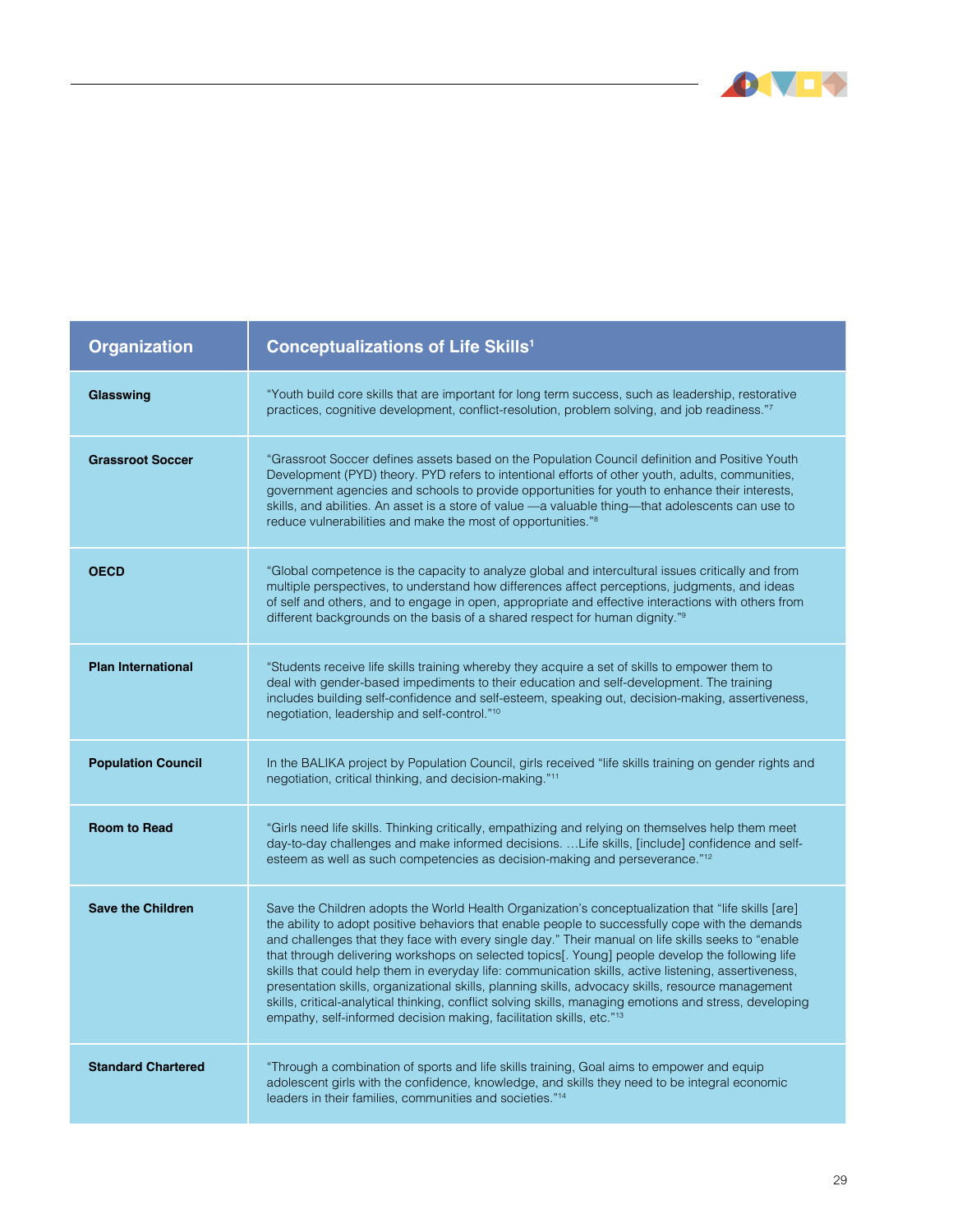| <b>Organization</b>                                                                                     | <b>Conceptualizations of Life Skills1</b>                                                                                                                                                                                                                                                                                                                                                                                                                                                                                                                                                                                                                                                                                           |
|---------------------------------------------------------------------------------------------------------|-------------------------------------------------------------------------------------------------------------------------------------------------------------------------------------------------------------------------------------------------------------------------------------------------------------------------------------------------------------------------------------------------------------------------------------------------------------------------------------------------------------------------------------------------------------------------------------------------------------------------------------------------------------------------------------------------------------------------------------|
| <b>United Nations</b><br>Educational,<br><b>Scientific and Cultural</b><br><b>Organization (UNESCO)</b> | "Life skills are abilities for adaptive and positive behaviour that enable individuals to deal effectively<br>with the demands and challenges of everyday life."<br>"Life skills education is designed to facilitate the practice and reinforcement of psychosocial skills<br>in a culturally and developmentally appropriate way; it contributes to the promotion of personal<br>and social development, the projection of human rights, and the prevention of health and social<br>problem."                                                                                                                                                                                                                                      |
|                                                                                                         | "Life skills education is a holistic approach to the development of values, skills and knowledge<br>in the learner, which assists young people to protect themselves and others in a range of risk<br>situations. Life skills education aims to include the promotion of responsible behavior, self-<br>confidence, equality and the prevention of prejudice and abuse."15                                                                                                                                                                                                                                                                                                                                                          |
| <b>UNICEF</b>                                                                                           | "In its recent efforts to develop a guiding framework for life skills education, UNICEF has<br>consolidated the various sets of core life skills drawn up by United Nations agencies and other<br>organizations, such as CASEL, under three broad categories of 'generic life skills':<br>• Cognitive – critical thinking and problem solving skills for responsible decision making;<br>· Personal - skills for awareness and drive and for self-management; and<br>• Interpersonal – skills for communication, negotiation, cooperation and teamwork, and for<br>inclusion, empathy and advocacy." <sup>16</sup>                                                                                                                  |
| <b>United Nations Girls'</b><br><b>Education Initiative</b><br>(UNGEI)                                  | In UNGEI's review of Gender and Skills Development for the 2012 Education for All Global<br>Monitoring Report, UNGEI cites examples of soft skills as, "timeliness, productivity, networking<br>ability and teamwork." <sup>17</sup>                                                                                                                                                                                                                                                                                                                                                                                                                                                                                                |
| <b>USAID and IREX</b>                                                                                   | "21st Century Youth Competencies [are] the knowledge and skills needed to prepare young<br>people for economic, civic and social participation, and emotional and physical health in today's<br>world. Competencies facilitate a successful transition from childhood to adolescence to adulthood.<br>This holistic definition considers all domains that interact as a young person develops, including<br>the cognitive, social, psychological, and physical." <sup>18</sup>                                                                                                                                                                                                                                                      |
| <b>World Bank</b>                                                                                       | "Life skills programs are designed to teach a broad set of social and behavioral skills-also<br>referred to as 'soft' or 'non-cognitive' skills-that enable individuals to deal effectively with the<br>demands of everyday life. Programs can build on any or all of the following skills:<br>• decision-making (e.g. critical and creative thinking, and problem solving);<br>• community living (e.g. effective communication, resisting peer pressure, building healthy<br>relationships, and conflict resolution);<br>• personal awareness and management (self-awareness, self-esteem, managing emotions,<br>assertiveness, stress management, and sexual and reproductive health behaviors and<br>attitudes)." <sup>19</sup> |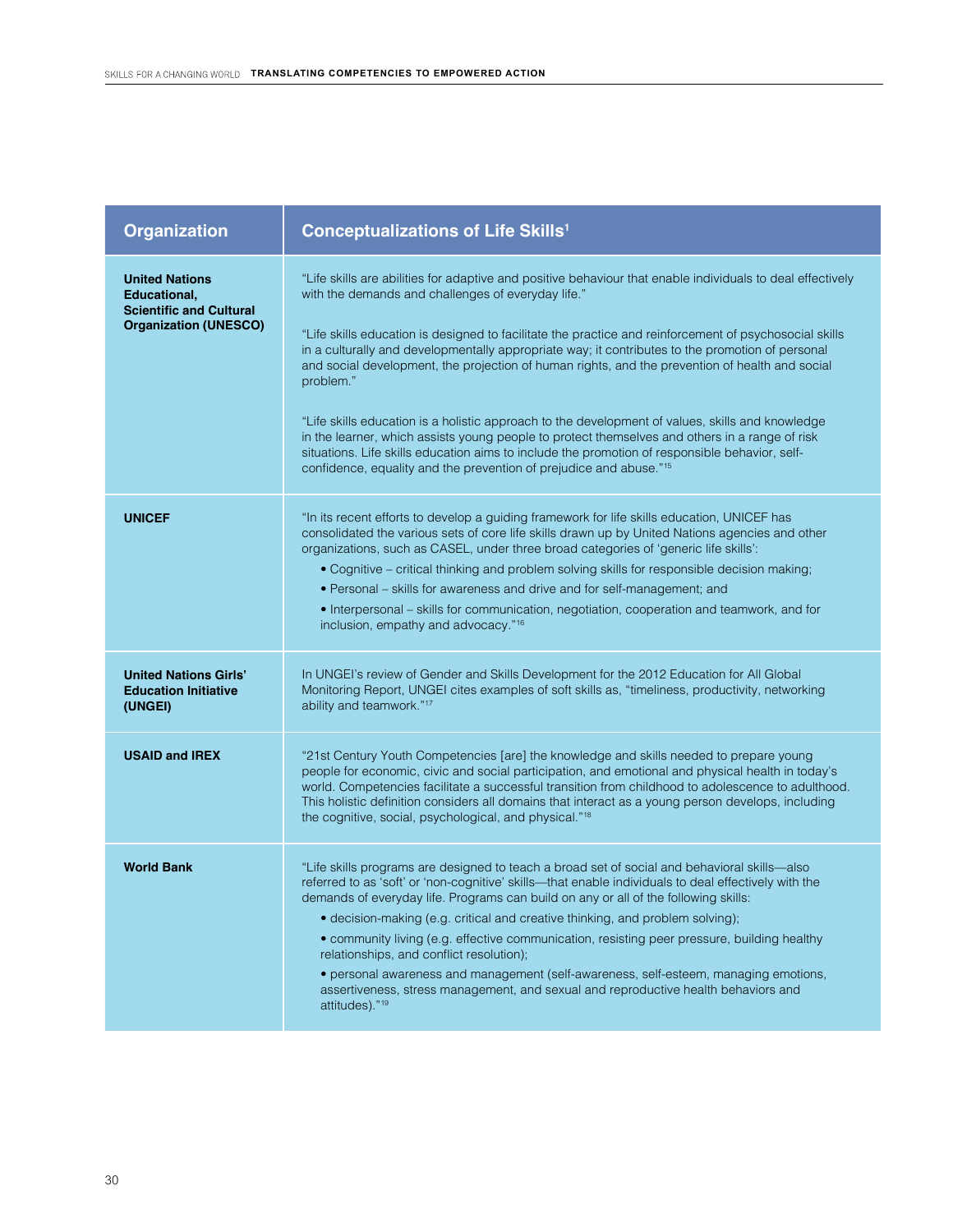

| <b>Organization</b>                 | <b>Conceptualizations of Life Skills<sup>1</sup></b>                                                                                                                                                                                                                                                                                                                                                                                                                                                                                                                                                                                                                                                                                                                                                                                                                                                                                                                                                                        |
|-------------------------------------|-----------------------------------------------------------------------------------------------------------------------------------------------------------------------------------------------------------------------------------------------------------------------------------------------------------------------------------------------------------------------------------------------------------------------------------------------------------------------------------------------------------------------------------------------------------------------------------------------------------------------------------------------------------------------------------------------------------------------------------------------------------------------------------------------------------------------------------------------------------------------------------------------------------------------------------------------------------------------------------------------------------------------------|
| <b>World Health</b><br>Organization | "Life skills are abilities for adaptive and positive behavior that enable individuals to deal<br>effectively with the demands and challenges of everyday life. In particular, life skills are a group<br>of psychosocial competencies and interpersonal skills that help people make informed decisions.<br>solve problems, think critically and creatively, communicate effectively, build healthy relationships,<br>empathize with others, and cope with and manage their lives in a healthy and productive manner.<br>Life skills may be directed toward personal actions or actions toward others, as well as toward<br>actions to change the surrounding environment to make it conducive to health.<br>Life skills-based education may focus on peace education, human rights, citizenship education,<br>and other social issues as well as health. Both approaches address real-life applications of<br>essential knowledge, attitudes, and skills, and both employ interactive teaching and learning<br>methods."20 |

- 1 Other search terms included: soft skills, skills, 21st century skills, competencies; organizations were included based on clarity and availability of definitions.
- 2 AGE Africa, 2017.
- 3 Roy, 2013.
- 4 Camfed Internal Memo August, 2017
- 5 CARE, 2014.
- 6 Dream a Dream, 2017.
- 7 Glasswing International, 2017.
- 8 Grassroot Soccer, n.d.
- 9 OECD, 2016.
- 10 Fancy, 2012.
- 11 Amin, et al., 2016.
- 12 Room to Read, 2015.
- 13 Smolovic, Bulut, and Vujosevic, 2011.
- 14 Standard Chartered, 2014.
- 15 UNESCO, 2001.
- 16 UNICEF, 2012.
- 17 UNGEI, 2012.
- 18 This conceptualization comes from a collaboration between USAID and IREX; USAID and IREX, 2014.
- 19 World Bank, 2013.
- 20 World Health Organization, 2003.